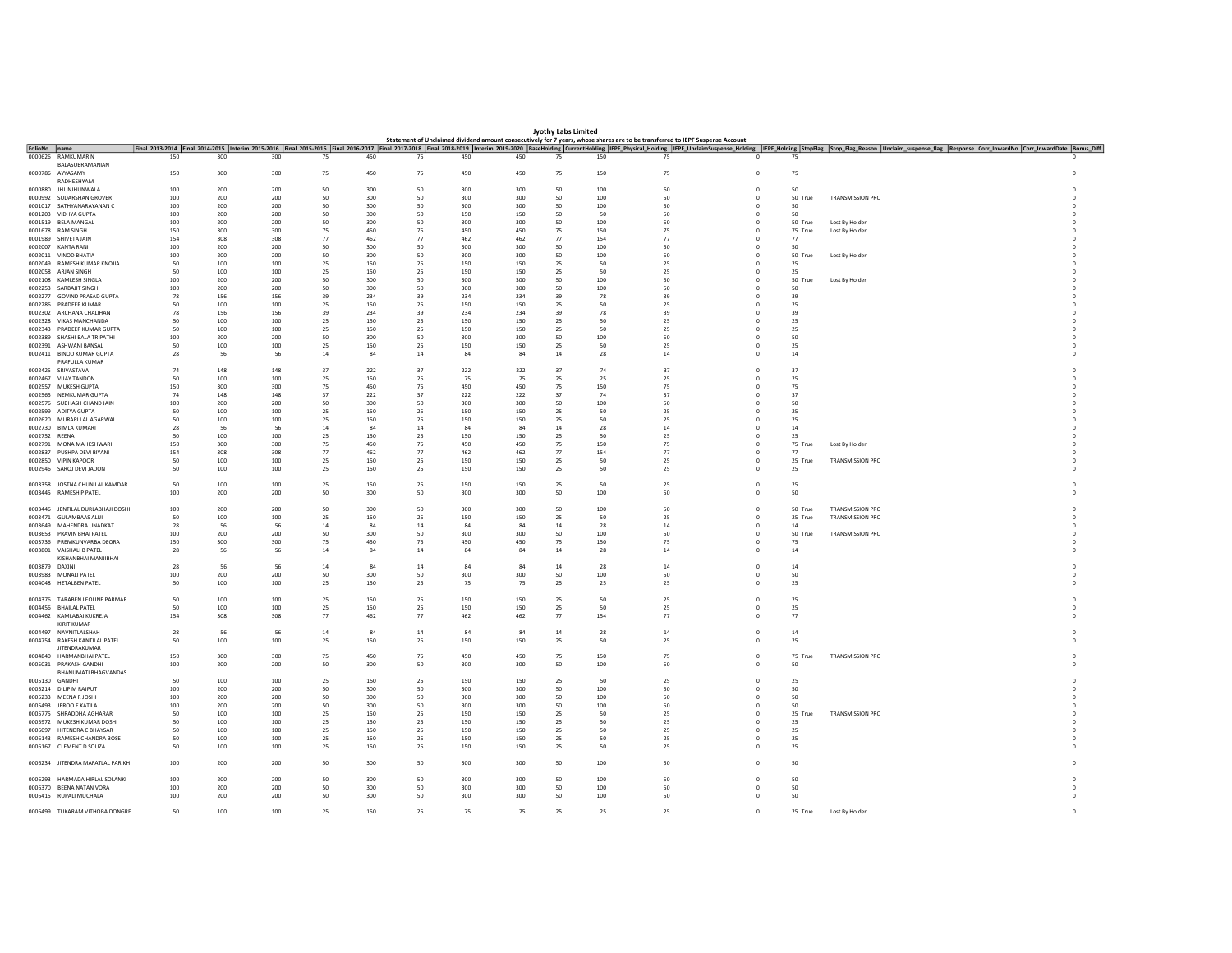|                 | 0006551 DEEPA CHHEDA               | 100          | 200          | 200          | 50             | 300 | 50             | 300 | 300 | 50             | 100            | 50                       | $\mathbf 0$  | 50                       |                         |  |
|-----------------|------------------------------------|--------------|--------------|--------------|----------------|-----|----------------|-----|-----|----------------|----------------|--------------------------|--------------|--------------------------|-------------------------|--|
|                 | 0006655 VITTAL CHINTAKINDI         | 154          | 308          | 308          | 77             | 462 | 77             | 462 | 462 | 77             | 154            | 77                       | $\circ$      | 77                       |                         |  |
|                 | 0007181 NESSA SABOO                | 50           | 100          | 100          | 25             | 150 | 25             | 150 | 150 | 25             | 50             | 25                       | $\mathbf{0}$ | 25 True                  | TRANSMISSION PRO        |  |
|                 | 0007680 RAMA RAO MADDULA           | 100          | 200          | 200          | 50             | 300 | 50             | 300 | 300 | 50             | 100            | 50                       | $\mathbf{0}$ | 50 True                  | <b>TRANSMISSION PRO</b> |  |
|                 | 0007692 HIRACHAND KV               | 50           | 100          | 100          | 25             | 150 | 25             | 150 | 150 | 25             | 50             | 25                       | $\circ$      | 25                       |                         |  |
|                 | 0007937 SATISH KUMAR               | 50           | 100          | 100          | 25             | 150 | 25             | 150 | 150 | 25             | 50             | 25                       | $\mathbf 0$  | 25                       |                         |  |
|                 | 0007944 ABHISEKH DARLA             | $\mathbf{A}$ | $\mathbf{R}$ | $\mathbf{R}$ | $\overline{2}$ | 12  | $\overline{2}$ | 12  | 12  | $\overline{2}$ | $\overline{a}$ | $\overline{\phantom{a}}$ | $^{\circ}$   | $\overline{\phantom{a}}$ |                         |  |
|                 |                                    | 50           | 100          |              |                |     |                |     |     |                |                |                          | $\mathbf{0}$ |                          |                         |  |
|                 | 0008004 SUBBARAO SARWADE           |              |              | 100          | 25             | 150 | 25             | 150 | 150 | 25             | 50             | 25                       |              | 25                       |                         |  |
|                 | 0008072 MANIKV                     | 24           | 48           | 48           | 12             | 72  | 12             | 72  | 72  | 12             | 24             | 12                       | $^{\circ}$   | 12                       |                         |  |
| 0008264         | VASUMATHY R                        | 100          | 200          | 200          | 50             | 300 | 50             | 300 | 300 | 50             | 100            | 50                       | $\mathbf 0$  | 50                       |                         |  |
| 0008636 SETTU J |                                    | 50           | 100          | 100          | 25             | 150 | 25             | 150 | 150 | 25             | 50             | 25                       | $\Omega$     | 25                       |                         |  |
|                 | 0008678 KRISHNAN TV                | 50           | 100          | 100          | 25             | 150 | 25             | 150 | 150 | 25             | 50             | 25                       | $\mathbf{0}$ | 25                       |                         |  |
|                 | 0008736 MUTHURAMALINGAM V N        | 50           | 100          | 100          | 25             | 150 | 25             | 150 | 150 | 25             | 50             | 25                       | $\circ$      | 25                       |                         |  |
|                 | <b>BALANKUTTY VALYAVEETIL</b>      |              |              |              |                |     |                |     |     |                |                |                          |              |                          |                         |  |
|                 | 0008990 GOPALAN                    | 50           | 100          | 100          | 25             | 150 | 25             | 150 | 150 | 25             | 50             | 25                       | $\mathbf 0$  | 25                       |                         |  |
|                 |                                    |              |              |              |                |     |                |     |     |                |                |                          |              |                          |                         |  |
|                 | 0009034 LILLY KUTTY JOSEPH THEKKEL | 50           | 100          | 100          | 25             | 150 | 25             | 150 | 150 | 25             | 50             | 25                       | $\mathbf 0$  | 25                       |                         |  |
|                 | 0009123 KAVITA JAIN                | 100          | 200          | 200          | 50             | 300 | 50             | 300 | 300 | 50             | 100            | 50                       | $^{\circ}$   | 50                       |                         |  |
| 0009311         | SABHAPATI SHUKLA                   | 54           | 108          | 108          | 27             | 162 | 27             | 162 | 162 | 27             | 54             | 27                       | $\mathbf 0$  | 27                       |                         |  |
|                 | 0009382 MAHAL CHAND SIKHWAL        | 154          | 308          | 308          | 77             | 462 | 77             | 462 | 462 | 77             | 154            | 77                       | $^{\circ}$   | 77 True                  | Lost By Holder          |  |
|                 |                                    |              |              |              |                |     |                |     |     |                |                |                          |              |                          |                         |  |
|                 | 0009403 RATNAKUMAR ZHA             | 100          | 200          | 200          | 50             | 300 | 50             | 300 | 300 | 50             | 100            | 50                       | $\mathbf 0$  | 50                       |                         |  |
|                 | 0009430 RAMESH DATTA               | 154          | 308          | 308          | 77             | 462 | 77             | 462 | 462 | 77             | 154            | 77                       | $\Omega$     | 77 True                  | <b>TRANSMISSION PRO</b> |  |
| 0009459         | DEVI PRASAD THIRANI                | 150          | 300          | 300          | 75             | 450 | 75             | 450 | 450 | 75             | 150            | 75                       | $\mathbf{0}$ | 75                       |                         |  |
|                 | 0009501 GOPAL KUMAR BAGARIA        | 154          | 308          | 308          | 77             | 462 | 77             | 462 | 462 | 77             | 154            | 77                       | $\Omega$     | 77                       |                         |  |
|                 | 0009631 PUSHPA DEVI JAIN           | 50           | 100          | 100          | 25             | 150 | 25             | 150 | 150 | 25             | 50             | 25                       | $\mathbf{0}$ | 25 True                  | TRANSMISSION PRO        |  |
|                 | 0009645 RAJUL H SHAH               | 78           | 156          | 156          | 39             | 234 | 39             | 234 | 234 | 39             | 78             | 39                       | $\Omega$     | 39                       |                         |  |
|                 | 0009651 BINOD KUMAR                | 50           | 100          | 100          | 25             | 150 | 25             | 150 | 150 | 25             | 50             | 25                       | $\circ$      | 25                       |                         |  |
|                 | 0009672 UMANG SHANKER              | 100          | 200          | 200          | 50             | 300 | 50             | 300 | 300 | 50             | 100            | 50                       | $\mathbf 0$  | 50                       |                         |  |
|                 | 0009708 ARUN KUMAR SINHA           | 100          | 200          | 200          | 50             | 300 | 50             | 300 | 300 | 50             | 100            | 50                       | $^{\circ}$   | 50                       |                         |  |
|                 |                                    |              |              |              |                |     |                |     |     |                | 50             |                          | $\mathbf 0$  |                          |                         |  |
|                 | 0009753 MANOJ KUMAR                | 50           | 100          | 100          | 25             | 150 | 25             | 150 | 150 | 25             |                | 25                       |              | 25                       |                         |  |
|                 | MOHAMMED KHURSHEED                 |              |              |              |                |     |                |     |     |                |                |                          |              |                          |                         |  |
| 0009842 AHMED   |                                    | 50           | 100          | 100          | 25             | 150 | 25             | 150 | 150 | 25             | 50             | 25                       | $\circ$      | 25                       |                         |  |
|                 | 0009855 MOOPPARAKATH VALSAN        | 50           | 100          | 100          | 25             | 150 | 25             | 150 | 150 | 25             | 50             | 25                       | $\Omega$     | 25                       |                         |  |
|                 | 0010177 USHA MATHUR                | 100          | 200          | 200          | 50             | 300 | 50             | 300 | 300 | 50             | 100            | 50                       | $\mathbf{0}$ | 50 True                  | TRANSMISSION PRO        |  |
|                 | 0010209 SURRINDER NATH SIKKA       | 100          | 200          | 200          | 50             | 300 | 50             | 300 | 300 | 50             | 100            | 50                       | $\Omega$     | 50 True                  | <b>TRANSMISSION PRO</b> |  |
|                 |                                    |              |              |              |                |     |                |     |     |                |                |                          |              |                          |                         |  |
|                 | 0010325 PUSHPAVATI KANTILAL PATEL  | 54           | 108          | 108          | 27             | 162 | 27             | 162 | 162 | 27             | 54             | 27                       | $\circ$      | 27                       |                         |  |
|                 | 0010391 UMESH LULLA                | 150          | 300          | 300          | 75             | 450 | 75             | 450 | 450 | 75             | 150            | 75                       | $\mathbf{0}$ | 75                       |                         |  |
|                 | 0010441 BANOO P MUGASETH           | 100          | 200          | 200          | 50             | 300 | 50             | 300 | 300 | 50             | 100            | 50                       | $\Omega$     | 50                       |                         |  |
| 0010498         | GOPAL KANAYALAL                    | 100          | 200          | 200          | 50             | 300 | 50             | 300 | 300 | 50             | 100            | 50                       | $\mathbf 0$  | 50                       |                         |  |
|                 |                                    |              |              |              |                |     |                |     |     |                |                |                          |              |                          |                         |  |
|                 | 0010621 MANJULABEN THAKKAR         | 100          | 200          | 200          | 50             | 300 | 50             | 300 | 300 | 50             | 100            | 50                       | $\circ$      | 50                       |                         |  |
|                 | 0010734 BHASKAR RAMDAS PATIL       | 50           | 100          | 100          | 25             | 150 | 25             | 150 | 150 | 25             | 50             | 25                       | $\circ$      | 25                       |                         |  |
|                 | 0010781 VENUGOPAL NAIDLIM          | 150          | 300          | 300          | 75             | 450 | 75             | 450 | 450 | 75             | 150            | 75                       | $\Omega$     | 75 True                  | <b>TRANSMISSION PRO</b> |  |
|                 | 0010925 MOHAMED IDRIS N D M        | 150          | 300          | 300          | 75             | 450 | 75             | 450 | 450 | 75             | 150            | 75                       | $\mathbf{0}$ | 75                       |                         |  |
|                 | 0010972 RAMASAMY M                 | 50           | 100          | 100          | 25             | 150 | 25             | 150 | 150 | 25             | 50             | 25                       | $\circ$      | 25 True                  | <b>TRANSMISSION PRO</b> |  |
|                 | 0011001 GOMATHY S                  | 100          | 200          | 200          | 50             | 300 | 50             | 300 | 300 | 50             | 100            | 50                       | $\mathbf{0}$ | 50 True                  | <b>TRANSMISSION PRO</b> |  |
|                 | 0011062 VALLIAMMAICT               | 150          | 300          | 300          | 75             | 450 | 75             | 450 | 450 | 75             | 150            | 75                       | $\mathbf{0}$ | 75                       |                         |  |
|                 | 0011106 SELVAKUMAR P               | 100          | 200          | 200          | 50             | 300 | 50             | 300 | 300 | $50 -$         | 100            | 50                       | $\Omega$     | 50                       |                         |  |
|                 |                                    |              | 200          |              |                | 300 |                |     |     | 50             |                |                          |              |                          |                         |  |
|                 | 0011124 VADIVELU N                 | 100          |              | 200          | 50             |     | 50             | 150 | 150 |                | 50             | 50                       | $\mathbf 0$  | 50 True                  | Lost By Holder          |  |
|                 | 0011281 SIVAGAMIRM                 | 50           | 100          | 100          | 25             | 150 | 25             | 150 | 150 | 25             | 50             | 25                       | $\circ$      | 25 True                  | <b>TRANSMISSION PRO</b> |  |
|                 | 0011287 JESSY JOSEPH               | 100          | 200          | 200          | 50             | 300 | 50             | 300 | 300 | 50             | 100            | 50                       | $\mathbf 0$  | 50                       |                         |  |
|                 | SANKARA NARAYANA                   |              |              |              |                |     |                |     |     |                |                |                          |              |                          |                         |  |
|                 | 0011295 REDDIARSS                  | 50           | 100          | 100          | 25             | 150 | 25             | 150 | 150 | 25             | 50             | 25                       | $\mathbf 0$  | 25                       |                         |  |
|                 | 0011324 MANIKANDAN SP              | 100          | 200          | 200          | 50             | 300 | 50             | 300 | 300 | 50             | 100            | 50                       | $\circ$      | 50                       |                         |  |
|                 | 0011638 AMBUJAM P                  | 100          | 200          | 200          | 50             | 300 | 50             | 300 | 300 | 50             | 100            | 50                       | $\circ$      | 50                       |                         |  |
|                 | 0011692 ARUN KUMAR DAYAMA          | 28           | 56           | 56           | 14             | 84  | 14             | 84  | 84  | 14             | 28             | 14                       | $\circ$      | 14                       |                         |  |
|                 | 0011775 SATYABHAMA DEVI            | 100          | 200          | 200          | 50             | 300 | 50             | 300 | 300 | 50             | 100            | 50                       | $\mathbf 0$  | 50                       |                         |  |
|                 | 0011846 DHOOM SINGH ASWAL          | 100          | 200          | 200          | 50             | 300 | 50             | 300 | 300 | 50             | 100            | 50                       | $\mathbf 0$  | 50 True                  | TRANSMISSION PRO        |  |
|                 | 0011903 PRABHAT KUMAR GUPTA        | 100          | 200          | 200          | 50             | 300 | 50             | 300 | 300 | 50             | 100            | 50                       | $^{\circ}$   | 50                       |                         |  |
|                 |                                    |              |              |              |                |     |                |     |     |                |                |                          | $\mathbf 0$  |                          |                         |  |
|                 | 0012097 MAHESH J GOPWANI           | 50           | 100          | 100          | 25             | 150 | 25             | 75  | 75  | 25             | 25             | 25                       |              | 25                       |                         |  |
|                 | PRABHAKAR VINAYAK                  |              |              |              |                |     |                |     |     |                |                |                          |              |                          |                         |  |
|                 | 0012215 KARANDIKAR                 | 100          | 200          | 200          | 50             | 300 | 50             | 300 | 300 | 50             | 100            | 50                       | $\mathbb O$  | 50                       |                         |  |
|                 | 0012273 RENU SINGH                 | 100          | 200          | 200          | 50             | 300 | 50             | 300 | 300 | 50             | 100            | 50                       | $^{\circ}$   | 50                       |                         |  |
|                 | 0012325 RAM MOHAN                  | 50           | 100          | 100          | 25             | 150 | 25             | 150 | 150 | 25             | 50             | 25                       | $\mathbf 0$  | 25                       |                         |  |
|                 | 0012391 PALANISAMY N               | 50           | 100          | 100          | 25             | 150 | 25             | 150 | 150 | 25             | 50             | 25                       | $\Omega$     | 25                       |                         |  |
|                 |                                    |              |              | 100          | 25             | 150 | 25             | 75  | 75  | 25             | 25             | 25                       | $\mathbf{0}$ | 25                       |                         |  |
|                 | 0012462 PRADEEP KUMAR GUPTA        | 50           | 100          |              |                |     |                |     | 300 | 50             |                | 50                       | $\Omega$     |                          |                         |  |
|                 | 0012509 JAYNTIBHAI G PATEL         | 100          | 200          | 200          | 50             | 300 | 50             | 300 |     |                | 100            |                          |              |                          |                         |  |
|                 |                                    |              |              |              |                |     |                |     |     |                |                |                          |              | 50                       |                         |  |
|                 | 0012660 SUSHAMA REGHUNATH          | 100          | 200          | 200          | 50             | 300 | 50             | 300 | 300 | 50             | 100            | 50                       | $\mathbf{0}$ | 50                       |                         |  |
|                 | 0012662 MALTI SINHA                | 100          | 200          | 200          | 50             | 300 | 50             | 300 | 300 | 50             | 100            | 50                       | $\mathbf{0}$ | 50                       |                         |  |
|                 | 0012841 SUGANTHIN                  | 50           | 100          | 100          | 25             | 150 | 25             | 150 | 150 | 25             | 50             | 25                       | $\circ$      | 25                       |                         |  |
|                 | 0012938 UMA SHANKER JAISWAL        | 50           | 100          | 100          | 25             | 150 | 25             | 150 | 150 | 25             | 50             | 25                       | $\mathbf 0$  | 25                       |                         |  |
|                 | 0013045 MANJU GUPTA                | 250          | 500          | 500          | 125            | 750 | 125            | 750 | 750 | 125            | 250            | 125                      | $^{\circ}$   | 125                      |                         |  |
| 0013064         | <b>ASHOK BHAKAT</b>                | 100          | 200          | 200          | 50             | 300 | 50             | 300 | 300 | 50             | 100            | 50                       | $\mathbf 0$  | 50                       |                         |  |
|                 | MUKESH KUMAR                       |              |              |              |                |     |                |     |     |                |                |                          |              |                          |                         |  |
| 0013074         | CHOUDHARY                          | 50           | 100          | 100          | 25             | 150 | 25             | 150 | 150 | 25             | 50             | 25                       | $\mathbf{0}$ | 25                       |                         |  |
|                 | 0013279 SURARHI RANTHIA            | 150          | 300          | 300          | 75             | 450 | 75             | 450 | 450 | 75             | 150            | 75                       | $\Omega$     | 75                       |                         |  |
|                 | 0013509 KRISHNAN R                 | 50           | 100          | 100          | 25             | 150 | 25             | 150 | 150 | 25             | 50             | 25                       | $\mathbf{0}$ | 25                       |                         |  |
|                 | 0013512 SUDHA S ACHARYA            | 24           | 48           | 48           | 12             | 72  | $12\,$         | 72  | 72  | 12             | 24             | 12                       | $\Omega$     | 12                       |                         |  |
|                 |                                    | 50           | 100          |              |                | 150 |                | 150 | 150 |                | 50             |                          | $\mathbf{0}$ |                          |                         |  |
|                 | 0013786 KAMALKISHORE SARDA         |              |              | 100          | 25             |     | 25             |     |     | 25             |                | 25                       |              | 25 True                  | TRANSMISSION PRO        |  |
|                 | 0013832 NARESH SABOO               | 100          | 200          | 200          | 50             | 300 | 50             | 300 | 300 | 50             | 100            | 50                       | $\Omega$     | 50                       |                         |  |
|                 | 0013935 UESH BEDI                  | 50           | 100          | 100          | 25             | 150 | 25             | 150 | 150 | 25             | 50             | 25                       | $\mathbf{0}$ | 25                       |                         |  |
|                 | 0014071 ASHISH MOHAN KAR           | 50           | 100          | 100          | 25             | 150 | 25             | 150 | 150 | 25             | 50             | 25                       | $^{\circ}$   | 25 True                  | Lost By Holder          |  |
|                 | 0014151 SHANKAR SINGH              | 50           | 100          | 100          | 25             | 150 | 25             | 150 | 150 | 25             | 50             | 25                       | $\mathbf 0$  | 25                       |                         |  |
|                 | 0014222 KANCHANDEVI                | 78           | 156          | 156          | 39             | 234 | 39             | 234 | 234 | 39             | 78             | 39                       | $\mathbf 0$  | 39                       |                         |  |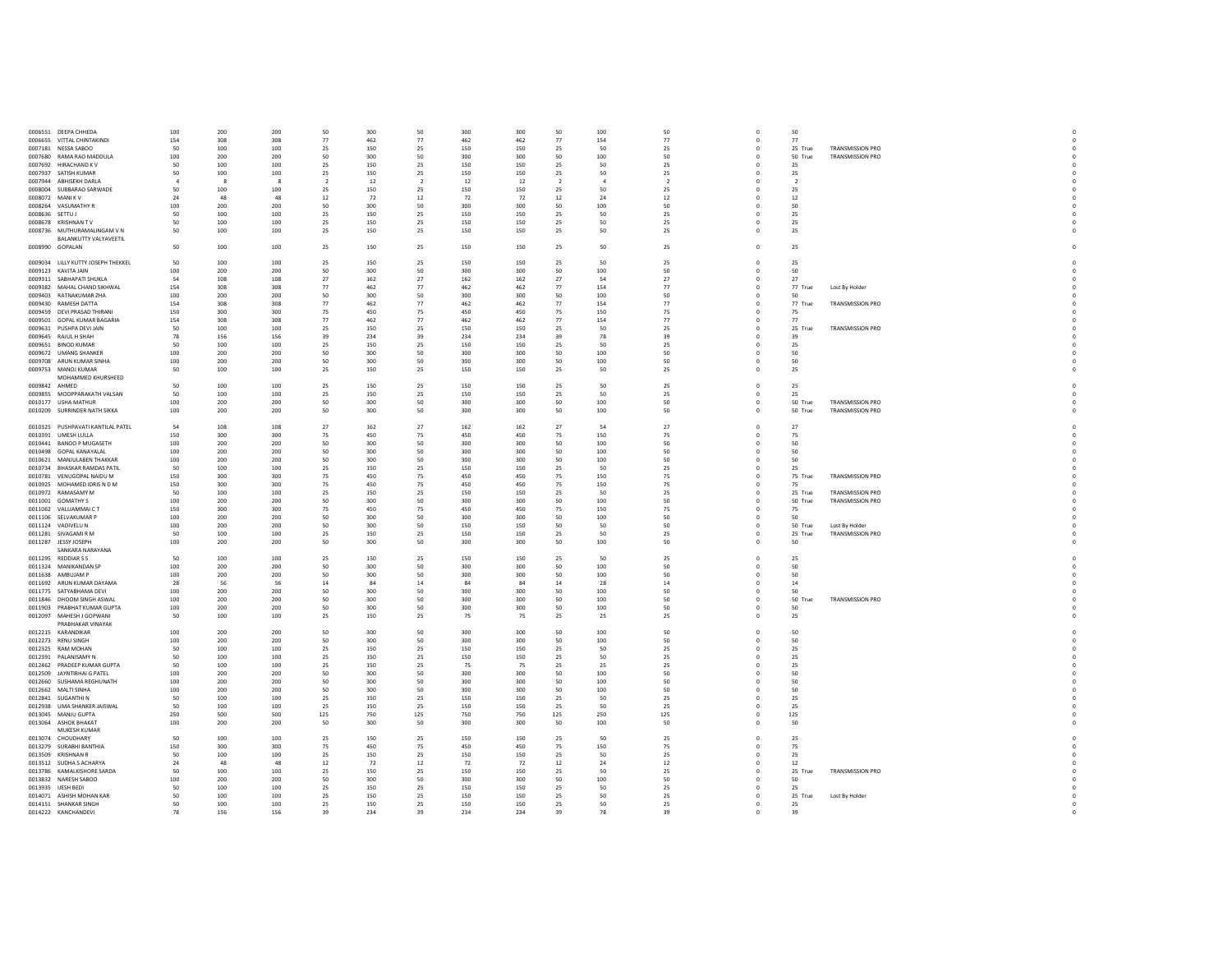|                  | 0014266 ARTI MEHROTRA                               | 388                              | 776                            | 776                            | 194                              | 1164        | 194                              | 1164        | 1164        | 194                            | 388                              | 194                              | $\mathbf 0$               | 194                            |                         |
|------------------|-----------------------------------------------------|----------------------------------|--------------------------------|--------------------------------|----------------------------------|-------------|----------------------------------|-------------|-------------|--------------------------------|----------------------------------|----------------------------------|---------------------------|--------------------------------|-------------------------|
|                  | 0015191 ANJU GUPTA                                  | 100                              | 200                            | 200                            | 50                               | 300         | 50                               | 300         | 300         | 50                             | 100                              | 50                               | $\Omega$                  | 50                             |                         |
|                  | 0015278 SHOBHA D HIRANI                             | 74                               | 148                            | 148                            | 37                               | 222         | 37                               | 222         | 222         | 37                             | 74                               | 37                               | $\circ$                   | 37                             |                         |
|                  | BISHWANATH                                          |                                  |                                |                                |                                  |             |                                  |             |             |                                |                                  |                                  |                           |                                |                         |
|                  | 0015368 BHEWANEWALA<br>0015383 MANOHARAN R          | 50<br>50                         | 100<br>100                     | 100<br>100                     | 25<br>25                         | 150<br>150  | 25<br>25                         | 150<br>150  | 150<br>150  | 25<br>25                       | 50<br>50                         | 25<br>25                         | $\mathbf{0}$<br>$\Omega$  | 25 True<br>25                  | Lost By Holder          |
|                  | 0015458 PARSAN RAO                                  | 150                              | 300                            | 300                            | 75                               | 450         | 75                               | 225         | 225         | 75                             | 75                               | 75                               | $\circ$                   | 75                             |                         |
|                  | 0015570 ASHISH MOHAN KAR                            | 50                               | 100                            | 100                            | 25                               | 150         | 25                               | 150         | 150         | 25                             | 50                               | 25                               | $\mathbf{0}$              | 25 True                        | Lost By Holder          |
|                  | 0015729 PUSHPA PERIWAL                              | $\overline{2}$                   | $\mathbf{A}$                   | $\mathbf{A}$                   | <sup>1</sup>                     | - 6         | $\overline{1}$                   | - 6         | 6           | $\overline{1}$                 | $\overline{2}$                   | $\overline{1}$                   | $^{\circ}$                | $\overline{1}$                 |                         |
|                  |                                                     |                                  |                                |                                |                                  |             |                                  |             |             |                                |                                  |                                  |                           |                                |                         |
|                  | 0015768 KIRITKUMAR HIMATLAL SHAH                    | 50                               | 100                            | 100                            | 25                               | 150         | 25                               | 150         | 150         | 25                             | 50                               | 25                               | $\circ$                   | 25                             |                         |
|                  | 0015804 ANIT KUMAR SAXENA                           | 150                              | 300                            | 300                            | 75                               | 450         | 75                               | 450         | 450         | 75                             | 150                              | 75                               | $\mathbf 0$               | 75                             |                         |
|                  | 0015805 SAXENA A K                                  | 50                               | 100                            | 100<br>56                      | 25                               | 150         | 25                               | 150         | 150         | 25                             | 50<br>28                         | 25                               | $^{\circ}$<br>$\Omega$    | 25                             |                         |
|                  | 0015823 SOMARU RAM<br>0016035 DINESH KUMAR SHETH    | 28<br>50                         | 56<br>100                      | 100                            | 14<br>25                         | 84<br>150   | $14\,$<br>25                     | 84<br>150   | 84<br>150   | 14<br>25                       | 50                               | 14<br>25                         | $\Omega$                  | $14\,$<br>25                   |                         |
|                  | KIRIT KUMAR NARANBHAI                               |                                  |                                |                                |                                  |             |                                  |             |             |                                |                                  |                                  |                           |                                |                         |
|                  | 0016227 PARMAR                                      | 50                               | 100                            | 100                            | 25                               | 150         | 25                               | 150         | 150         | 25                             | 50                               | 25                               | $\mathbf{0}$              | 25                             |                         |
|                  | 0016289 RENU SINGH                                  | 50                               | 100                            | 100                            | 25                               | 150         | 25                               | 150         | 150         | 25                             | 50                               | 25                               | $\mathbf{0}$              | 25                             |                         |
|                  | 0016342 RIKHRCHAND                                  | 50                               | 100                            | 100                            | 25                               | 150         | 25                               | 150         | 150         | 25                             | 50                               | 25                               | $\Omega$                  | 25 True                        | <b>TRANSMISSION PRO</b> |
|                  | 0016349 BALASUBRAMANIAN P                           | 50                               | 100                            | 100                            | 25                               | 150         | 25                               | 150         | 150         | 25                             | 50                               | $25\phantom{.0}$                 | $\mathbf{0}$              | 25                             |                         |
|                  | 0016407 SUDHA MISTRY                                | 150                              | 300                            | 300                            | 75                               | 450         | 75                               | 450         | 450         | 75                             | 150                              | 75                               | $\mathbf 0$               | 75 True                        | TRANSMISSION PRO        |
|                  | 0016434 ARUNA SINGH SNEKHAWAT                       | 50                               | 100                            | 100                            | 25                               | 150         | 25                               | 150         | 150         | 25                             | 50                               | 25                               | $\Omega$                  |                                |                         |
|                  | 0016439 REKHA OZA                                   | 150                              | 300                            | 300                            | 75                               | 450         | 75                               | 450         | 450         | 75                             | 150                              | 75                               | $\mathbf 0$               | 25<br>75                       |                         |
|                  | 0016587 SYED JAFAR HUSAIN                           | 100                              | 200                            | 200                            | 50                               | 300         | 50                               | 300         | 300         | 50                             | 100                              | 50                               | $\Omega$                  | 50                             |                         |
|                  | 0016692 KAWAL SODHI                                 | 50                               | 100                            | 100                            | 25                               | 150         | 25                               | 150         | 150         | 25                             | 50                               | 25                               | $^{\circ}$                | 25                             |                         |
|                  | 0016766 AISHA SIDDIQUA                              | 78                               | 156                            | 156                            | 39                               | 234         | 39                               | 234         | 234         | 39                             | 78                               | 39                               | $\Omega$                  | 39                             |                         |
|                  | 0016782 PUNEET KHANNA                               | 100                              | 200                            | 200                            | 50                               | 300         | $50\,$                           | 300         | 300         | 50                             | 100                              | 50                               | $\mathbf 0$               | 50                             |                         |
|                  | 0016941 ANJALI SHANTARAM                            | 50                               | 100                            | 100                            | 25                               | 150         | 25                               | 150         | 150         | 25                             | 50                               | 25                               | $\Omega$                  | 25                             |                         |
|                  | 0016995 RAJAT LAL                                   | 224                              | 448                            | 448                            | 112                              | 672         | 112                              | 672         | 672         | 112                            | 224                              | 112                              | $^{\circ}$                | 112                            |                         |
|                  | 0017174 NITIN K CHHODA                              | 154<br>50                        | 308                            | 308                            | 77                               | 462         | 77                               | 462         | 462         | 77                             | 154                              | 77                               | $\Omega$                  | 77                             |                         |
|                  | 0017236 ASHOK KUMAR GULGULIA<br>0017293 ANIL JHAMB  | 388                              | 100<br>776                     | 100<br>776                     | 25<br>194                        | 150<br>1164 | 25<br>194                        | 150<br>1164 | 150<br>1164 | 25<br>194                      | 50<br>388                        | 25<br>194                        | $\mathbf 0$<br>$\Omega$   | 25<br>194                      |                         |
|                  | 0017783 PUNIT KAPOOR                                | 74                               | 148                            | 148                            | 37                               | 222         | 37                               | 222         | 222         | 37                             | 74                               | 37                               | $^{\circ}$                | 37                             |                         |
|                  | 0018263 MANOJ KR GUPTA                              | 74                               | 148                            | 148                            | 37                               | 222         | 37                               | 111         | 111         | 37                             | 37                               | 37                               | $\mathbf 0$               | 37                             |                         |
|                  | 0018277 RAJ KUMAR MITRA                             | 50                               | 100                            | 100                            | 25                               | 150         | 25                               | 150         | 150         | 25                             | 50                               | 25                               | $^{\circ}$                | 25                             |                         |
|                  | 0018374 ANITA AGRAWAL                               | 50                               | 100                            | 100                            | 25                               | 150         | 25                               | 150         | 150         | 25                             | 50                               | 25                               | $^{\circ}$                | 25                             |                         |
|                  | 0018420 VIJAY SHARMA                                | 250                              | 500                            | 500                            | 125                              | 750         | 125                              | 750         | 750         | 125                            | 250                              | 125                              | $^{\circ}$                | 125                            |                         |
|                  | 0018426 ASHOK J MEHTA                               | 50                               | 100                            | 100                            | 25                               | 150         | 25                               | 75          | 75          | 25                             | 25                               | 25                               |                           | 25                             |                         |
|                  | 0018453 ARUN AGARWAL                                | 50                               | 100                            | 100                            | 25                               | 150         | 25                               | 150         | 150         | 25                             | 50                               | 25                               | $^{\circ}$                | 25                             |                         |
|                  | 0018481 BHUVANESWARIN<br>0018482 BIDYUT CHAKRABORTY | 50<br>24                         | 100<br>48                      | 100<br>48                      | 25<br>12                         | 150<br>72   | 25<br>12                         | 150<br>72   | 150<br>72   | 25<br>12                       | 50<br>24                         | 25<br>12                         | $\mathbf 0$<br>$^{\circ}$ | 25<br>12                       |                         |
|                  | 0018488 BRIJ KISHORE                                | 24                               | 48                             | 48                             | 12                               | 72          | 12                               | 72          | 72          | $12$                           | 24                               | 12                               | $\Omega$                  | 12                             |                         |
|                  | 0018492 CHANDRASEKARAN T                            | 50                               | 100                            | 100                            | 25                               | 150         | 25                               | 150         | 150         | 25                             | 50                               | 25                               | $\Omega$                  | 25                             |                         |
|                  | 0018593 KAVITA ASHIT RAJA                           | 24                               | 48                             | 48                             | $12\,$                           | 72          | 12                               | 72          | 72          | $12\,$                         | 24                               | $12\,$                           | $\mathbf 0$               | 12                             |                         |
|                  | 0019070 VISHAL PACHISIA                             | 50                               | 100                            | 100                            | 25                               | 150         | 25                               | 150         | 150         | 25                             | 50                               | 25                               | $\Omega$                  | 25                             |                         |
|                  | 0019104 RACHANA SAWLA                               | 50                               | 100                            | 100                            | 25                               | 150         | 25                               | 150         | 150         | 25                             | 50                               | 25                               |                           | 25                             |                         |
|                  | 0019194 SALAMBAL K                                  | 24                               | 48                             | 48                             | 12                               | 72          | 12                               | 72          | 72          | 12                             | 24                               | 12                               | $\Omega$                  | 12                             |                         |
|                  | 0019216 MANJU K BHOJWANI                            | 50                               | 100                            | 100                            | 25                               | 150         | 25                               | 150         | 150         | 25                             | 50                               | 25                               | $\Omega$                  | 25                             |                         |
|                  | 0019374 BOHRA G C<br>0019376 PUSHPA GOUTAM CHAND    | $\overline{2}$<br>$\overline{2}$ | $\overline{4}$<br>$\mathbf{A}$ | $\overline{a}$<br>$\mathbf{A}$ | $\overline{1}$<br>$\overline{1}$ | 6<br>-6     | $\overline{1}$<br>$\overline{1}$ | 6<br>- 6    | -6<br>-6    | $\overline{1}$<br>$\mathbf{1}$ | $\overline{2}$<br>$\overline{2}$ | $\overline{1}$<br>$\overline{1}$ | $\Omega$<br>$\Omega$      | $\overline{1}$<br><sup>1</sup> |                         |
|                  | 0019445 ALPA J SANGHVI                              | 50                               | 100                            | 100                            | 25                               | 150         | 25                               | 150         | 150         | 25                             | 50                               | 25                               | $\Omega$                  | 25                             |                         |
|                  | 0019474 MADHUSUDHAN J                               | 50                               | 100                            | 100                            | 25                               | 150         | 25                               | 150         | 150         | 25                             | 50                               | 25                               | $\Omega$                  | 25                             |                         |
|                  | 0019702 VENKATESWARLU B                             | 50                               | 100                            | 100                            | 25                               | 150         | 25                               | 150         | 150         | 25                             | 50                               | 25                               | $\Omega$                  | 25 True                        | <b>TRANSMISSION PRO</b> |
|                  | 0019903 SUKHVINDER KAUR                             | 300                              | 600                            | 600                            | 150                              | 900         | 150                              | 900         | 900         | 150                            | 300                              | 150                              | $\Omega$                  | 150                            |                         |
|                  | 0019959 MANISH KUMAR SINGHVI                        | 100                              | 200                            | 200                            | 50                               | 300         | 50                               | 300         | 300         | 50                             | 100                              | 50                               | $\Omega$                  | 50                             |                         |
|                  | 0020003 RENU DEVI AGARWAL                           | 28                               | 56                             | 56                             | 14                               | 84          | $14\,$                           | 84          | 84          | $14\,$                         | 28                               | $14\,$                           | $\Omega$                  | $14\,$                         |                         |
| 0020143 RENUR    | 0020031 SHYAM SUNDER                                | 106<br>$\overline{2}$            | 212<br>$\overline{4}$          | 212<br>$\overline{4}$          | 53<br><sup>1</sup>               | 318<br>- 6  | 53<br>$\overline{1}$             | 318<br>- 6  | 318<br>- 6  | 53<br><sup>1</sup>             | 106<br>$\overline{2}$            | 53<br>-1                         | $\Omega$<br>$^{\circ}$    | 53<br><sup>1</sup>             |                         |
|                  | 0020154 GOUTAM CHAND JAIN                           | $\overline{2}$                   | $\overline{4}$                 | $\overline{a}$                 | $\overline{1}$                   |             | $\overline{1}$                   | 6           |             | $\overline{1}$                 | $\overline{2}$                   | $\overline{1}$                   | $\mathbf 0$               | <sup>1</sup>                   |                         |
|                  | 0020162 ANJALI ARORA                                | 100                              | 200                            | 200                            | 50                               | 300         | 50                               | 300         | 300         | 50                             | 100                              | 50                               | $\Omega$                  | 50 True                        | Lost By Holder          |
|                  | 0020170 RINKU BOHRA                                 | $\overline{2}$                   | $\overline{4}$                 | $\overline{4}$                 | $\mathbf{1}$                     | 6           | $\,$ 1                           | 6           | 6           | $\mathbf{1}$                   | $\overline{2}$                   | $\overline{1}$                   | $\mathbf 0$               | $\mathbf{1}$                   |                         |
|                  |                                                     |                                  |                                |                                |                                  |             |                                  |             |             |                                |                                  |                                  |                           |                                |                         |
|                  | 0020172 SOHANRAJ GOUTAM CHAND                       |                                  | 4                              |                                |                                  |             | $\overline{1}$                   | 6           |             | $\mathbf{1}$                   |                                  |                                  |                           |                                |                         |
|                  | 0020174 PUSHPA JAIN                                 |                                  | $\mathbf{A}$                   | $\Lambda$                      | $\mathbf{1}$                     |             | $\overline{1}$                   | 6           |             | $\overline{1}$                 | $\overline{2}$                   | $\overline{1}$                   | $\Omega$                  |                                |                         |
|                  | 0020175 PUSHPA DEVI BOHRA                           |                                  | $\ddot{a}$                     |                                | 1                                |             | $\overline{1}$<br>$\overline{1}$ | 6<br>6      |             | $1\,$<br>$\overline{1}$        | $\overline{2}$<br>$\overline{2}$ | $\overline{1}$                   |                           |                                |                         |
|                  | 0020177 SAJAN SINGH<br>0020178 SURAJ BAI            |                                  | $\mathbf{A}$                   |                                | $\overline{1}$                   |             | -1                               |             |             | 1                              |                                  | $\overline{1}$                   |                           |                                |                         |
|                  | 0020179 RENU RAJESH BOHRA                           |                                  | $\Lambda$                      |                                |                                  |             | $\overline{1}$                   |             |             | $\overline{1}$                 |                                  | $\mathbf{1}$                     |                           |                                |                         |
|                  | 0020183 SOHANRAJ                                    |                                  |                                |                                |                                  |             | 1                                | 6           |             |                                |                                  |                                  |                           |                                |                         |
|                  | 0020184 VIMAL CHAND BOHRA                           |                                  |                                |                                |                                  |             |                                  | 6           |             |                                |                                  |                                  |                           |                                |                         |
| 0020185 SORAB    |                                                     |                                  |                                |                                |                                  |             |                                  |             |             |                                |                                  |                                  |                           |                                |                         |
| 0020186 KUSHI    |                                                     |                                  |                                |                                |                                  |             |                                  |             |             |                                |                                  |                                  |                           |                                |                         |
|                  | 0020187 KHANGAR SINGH                               |                                  |                                |                                | 1                                |             | -1                               | 6           |             | 1                              |                                  |                                  |                           |                                |                         |
| 0020189 JAIN R K | 0020188 BHAGWAN SINGH                               |                                  | $\Delta$                       |                                |                                  |             | $\overline{1}$                   | 6           |             | $\overline{1}$                 |                                  |                                  |                           |                                |                         |
| 0020190 JAIN A K |                                                     |                                  |                                |                                |                                  |             | -1                               |             |             | 1                              |                                  |                                  |                           |                                |                         |
| 0020191 G C JAIN |                                                     |                                  |                                |                                |                                  |             |                                  |             |             | -1.                            |                                  | -1                               |                           |                                |                         |
|                  | 0020192 RAJENDER                                    |                                  |                                |                                |                                  |             |                                  |             |             |                                |                                  |                                  |                           |                                |                         |
|                  | 0020193 VIMAL CHAND                                 |                                  |                                |                                | 1                                |             |                                  |             |             | -1.                            |                                  |                                  |                           |                                |                         |
|                  | 0020194 JITENDER                                    |                                  |                                |                                |                                  |             |                                  |             |             |                                |                                  |                                  |                           |                                |                         |
| 0020196 NITHU    |                                                     |                                  | $\overline{4}$                 | $\mathbf{a}$                   | 1                                | -6          | -1                               | 6           | 6           | -1                             | $\overline{2}$                   | -1                               | $^{\circ}$                | $\mathbf{1}$                   |                         |
|                  | 0020197 SURENDER<br>0020198 PANKAJ                  |                                  | $\ddot{a}$<br>4                |                                | $\,$ 1<br>1                      |             | $\mathbf{1}$<br>-1               | 6<br>6      |             | $\mathbf{1}$<br>1              |                                  |                                  | $\mathbf 0$<br>$^{\circ}$ |                                |                         |
|                  |                                                     |                                  |                                |                                |                                  |             |                                  |             |             |                                |                                  |                                  |                           |                                |                         |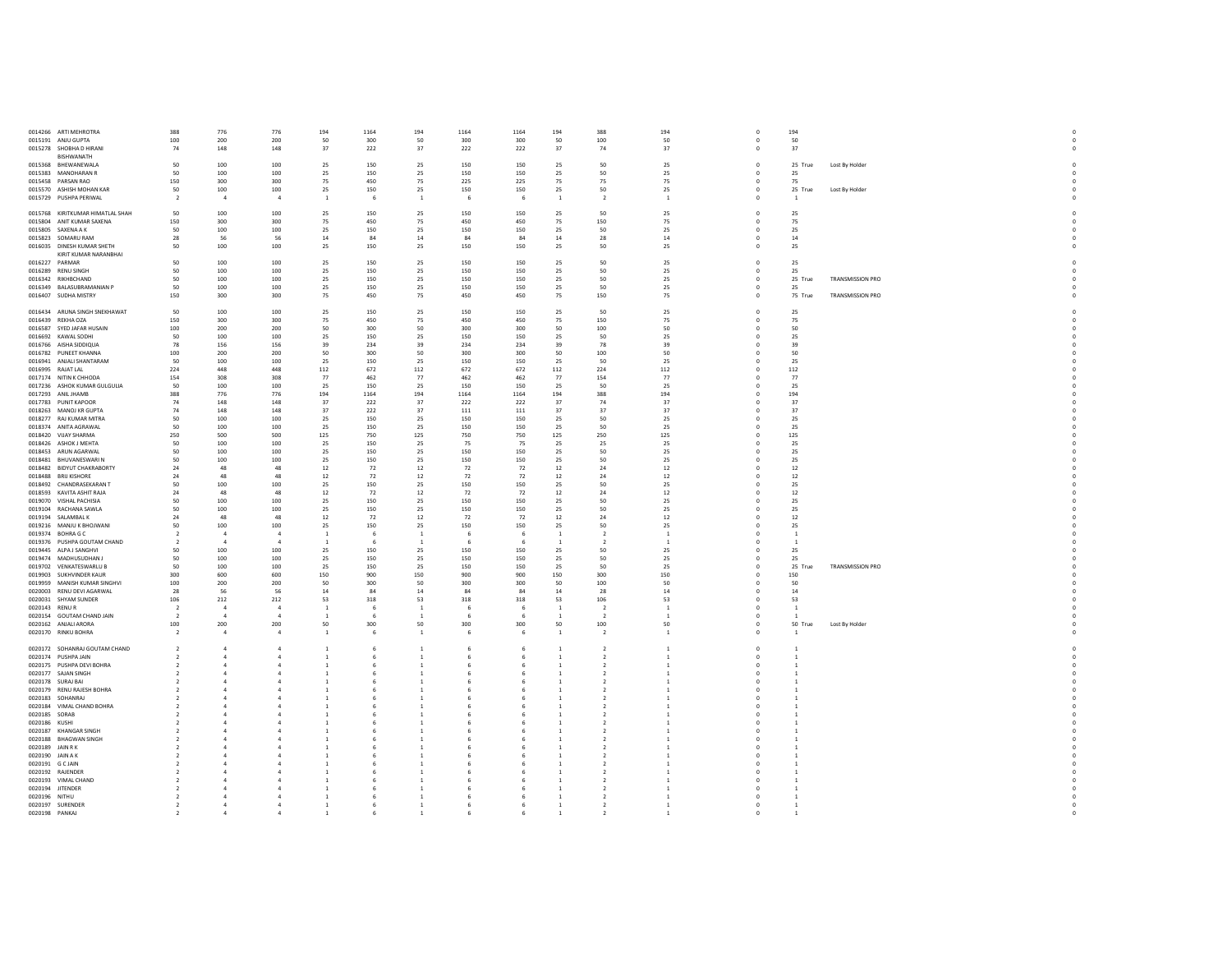| 0020199 DEEPIKA                              | -2                       |                |                | -1             |         | 1              |      |      | -1             | $\overline{2}$ | -1             | $^{\circ}$     | 1              |  |
|----------------------------------------------|--------------------------|----------------|----------------|----------------|---------|----------------|------|------|----------------|----------------|----------------|----------------|----------------|--|
| 0020200 ISWAR SINGH                          | $\overline{2}$           | $\overline{4}$ | $\mathbf{a}$   | $\overline{1}$ | - 6     | $\,$ 1         |      | 6    | $\overline{1}$ | $\overline{2}$ | $\overline{1}$ | $^{\circ}$     | <sup>1</sup>   |  |
| 0020201 GOUTAM CHAND JAIN                    | $\overline{2}$           | 4              |                | $\,$ 1         |         | $\overline{1}$ |      | 6    | <sup>1</sup>   | $\overline{2}$ | $\overline{1}$ | $^{\circ}$     | $\overline{1}$ |  |
| 0020202 VIKASH                               | $\overline{2}$           | $\Delta$       |                | 1              |         | $\overline{1}$ |      | 6    | <sup>1</sup>   | $\overline{2}$ | <sup>1</sup>   | $\Omega$       | <sup>1</sup>   |  |
| 0020203 LEELA DEVI                           | $\overline{2}$           | 4              |                | -1             |         | $\overline{1}$ |      | 6    | -1             | $\overline{2}$ | $\mathbf{1}$   | $^{\circ}$     | 1              |  |
| PUSHPA GOUTHAM CHAND                         |                          |                |                |                |         |                |      |      |                |                |                |                |                |  |
| 0020204 JAIN                                 | $\overline{2}$           | $\overline{4}$ | $\overline{4}$ | $\mathbf{1}$   | 6       | $\,$ 1         |      | 6    | <sup>1</sup>   | $\overline{2}$ | $\,$ 1         | $\mathbf{0}$   | <sup>1</sup>   |  |
| 0020205 SURAJ BAI TATED                      | $\overline{2}$           | $\mathbf{A}$   | $\mathbf{a}$   | $\,$ 1         |         | $\,$ 1         |      | 6    | -1             | $\overline{2}$ | $\mathbf{1}$   | $^{\circ}$     | <sup>1</sup>   |  |
| <b>GOUTAMCHAND RAJESH</b>                    |                          |                |                |                |         |                |      |      |                |                |                |                |                |  |
| 0020206 BOHRA                                | $\overline{2}$           | $\overline{a}$ | $\mathfrak{a}$ | $\,$ 1         | -6      | $\,$ 1         |      | 6    | $\overline{1}$ | $\overline{2}$ | $\mathbf{1}$   | $\mathbf 0$    | <sup>1</sup>   |  |
| GOUTAMCHAND AMITH                            |                          |                |                |                |         |                |      |      |                |                |                |                |                |  |
| 0020207 BOHRA                                | $\overline{2}$           | $\Lambda$      |                | $\overline{1}$ |         | $\overline{1}$ |      |      | $\overline{1}$ | $\mathcal{P}$  | $\overline{1}$ | $\Omega$       |                |  |
| 0020208 MANOJ TATED                          | -2                       | 4              |                | -1             |         | 1              |      | 6    | -1             | 2              | -1             | $^{\circ}$     | -1             |  |
| 0020209 HASTHI MAL                           | $\overline{\phantom{a}}$ | $\Delta$       |                |                |         | $\mathbf{1}$   |      |      | $\overline{1}$ | $\mathcal{P}$  | $\overline{1}$ |                |                |  |
| 0020214 MITESH                               |                          |                |                | -1             |         | -1             |      |      |                | 2              |                |                |                |  |
| 0020215 RINKU MITESH                         |                          |                |                | $\overline{1}$ |         | $\overline{1}$ |      |      |                |                |                |                |                |  |
| 0020216 MAHENDER KUMAR                       |                          |                |                | -1             |         | 1              |      |      |                |                | -1             |                |                |  |
| 0020217 AKASH                                |                          |                |                |                |         |                |      |      |                |                |                |                |                |  |
| 0020221 RAJENDER BOHRA                       |                          |                |                |                |         | -1             |      |      |                |                |                |                |                |  |
| 0020222 PRAKASH                              |                          |                |                |                |         |                |      |      |                |                |                |                |                |  |
| 0020223 PDJAIN                               | $\mathcal{L}$            | 4              |                | -1.            |         | $\overline{1}$ |      |      | -1             | 2              | -1             |                |                |  |
| 0020225 KUSUM BAI                            |                          |                |                |                |         |                |      |      |                |                |                |                |                |  |
| 0020226 NAVEEN                               | $\overline{2}$           | 4              |                | -1.            |         | $\overline{1}$ |      |      |                | $\mathcal{P}$  | -1             |                |                |  |
| 0020227 NITESH                               |                          |                |                |                |         |                |      |      |                |                |                |                |                |  |
| 0020228 SOHAN RAJ                            | $\overline{2}$           | $\Delta$       |                | <sup>1</sup>   | - 6     | <sup>1</sup>   |      | -6   | <sup>1</sup>   | $\overline{2}$ | $\mathbf{1}$   | $\Omega$       | -1             |  |
| 0020229 VIMAL                                |                          |                |                |                |         |                |      |      |                |                |                |                |                |  |
| 0020351 SHYAM KRISHNA BASAK                  | 74                       | 148            | 148            | 37             | 222     | 37             | 222  | 222  | 37             | 74             | -37            | $^{\circ}$     | 37             |  |
| 12010601( ABDUL KADAR KHAN                   | 38                       | 100            | 100            | 25             | 150     | 25             | 150  | 150  | 19             | 100            | 19             |                | 19             |  |
|                                              |                          |                |                |                |         |                |      |      |                |                |                |                |                |  |
| 12010605( VIJAY KUMAR KHANDELWAL             | 200                      | 400            | 400            | 100            | 600     | 100            | 600  | 600  | 100            | 100            | 100            | $\mathbf 0$    | 100            |  |
| 12010605( RAJKUMAR AGARWAL                   | 200                      | 400            | 400            | 100            | 600     | 100            | 600  | 600  | 100            | 100            | 100            | $^{\circ}$     | 100            |  |
| 12010900( C.S.SREENIVAS.                     | 100                      | 200            | 200            | 50             | 300     | 50             | 300  | 300  | 50             | 50             | 50             | $\mathbf 0$    | 50             |  |
| 12010900( PRATAP, ROKKAM                     | 100                      | 200            | 200            | 50             | 300     | 50             | 300  | 300  | 50             | 100            | 50             | $^{\circ}$     | 50             |  |
| 12010900( A M JOSEPH                         | 74                       | 148            | $148\,$        | 37             | $222\,$ | 37             | 222  | 222  | 37             | 37             | 37             | $\mathbf 0$    | 37             |  |
| 12010926( BHARTESH JANI                      | 50                       | 100            | 100            | 25             | 150     | 25             | 150  | 150  | 25             | 25             | 25             | $\Omega$       | 25             |  |
| 12012500( SHRIDHAR SHANKER KHOT              | -4                       | -8             |                | $\overline{2}$ | 12      | - 2            | 12   | 12   | $\overline{2}$ | $\overline{2}$ | $\overline{2}$ |                | -2             |  |
| 12013200( SHARMILA SINHA                     | 300                      | 600            | 600            | 150            | 900     | 150            | 900  | 900  | 150            | 150            | 150            | $\Omega$       | 150            |  |
| 12016403( BINOD KUMAR PODDAR                 | $\overline{4}$           | 8              | - 8            | $\overline{2}$ | 12      | $\overline{2}$ | 12   | 12   | $\overline{2}$ | $\overline{2}$ | $\overline{2}$ | $\mathbf{0}$   | -2             |  |
| 12017500( SURESH B.J                         | 24                       | 48             | 48             | 12             | 72      | 12             | 72   | 72   | 12             | 12             | 12             | $^{\circ}$     | 12             |  |
|                                              |                          |                |                |                |         |                |      |      |                |                |                |                |                |  |
| 12017701( SUMAN KANWAR RATHORE               | 50                       | 100            | 100            | 25             | 150     | 25             | 150  | 150  | 25             | 25             | 25             | $^{\circ}$     | 25             |  |
| <b>CAPRICORN SHARE &amp; STOCKS</b>          |                          |                |                |                |         |                |      |      |                |                |                |                |                |  |
| 12018600( (P) LTD.                           | 50                       | 100            | 100            | 25             | 150     | 25             | 150  | 150  | 25             | 25             | 25             | $\overline{0}$ | 25             |  |
| 12019101( BHUPENDRA KAUR                     | 156                      | 312            | 312            | 78             | 468     | 78             | 468  | 468  | 78             | 78             | 78             | $^{\circ}$     | 78             |  |
| 12020600( KAMAL AGGARWAL                     | 200                      | 400            | 400            | 100            | 600     | 100            | 600  | 600  | 100            | 100            | 100            | $\overline{0}$ | 100            |  |
| 12021400( ASHA RANI GUPTA                    | 24                       | 48             | 48             | 12             | 72      | 12             | 72   | 72   | 12             | 24             | 12             | $\mathbf 0$    | 12             |  |
|                                              |                          |                |                |                |         |                |      |      |                |                |                |                |                |  |
| 12021700( SHARDA RAMASHANKAR PAL             | 24                       | 48             | 48             | 12             | 72      | 12             | 72   | 72   | 12             | 12             | 12             | $^{\circ}$     | 12             |  |
| 12024201( N P JAIN                           | 200                      | 400            | 400            | 100            | 600     | 100            | 600  | 600  | 100            | 100            | 100            | $\Omega$       | 100            |  |
| 12027000( AMIT SUBHASH GADADE                | -8                       | 16             | 16             | $\overline{4}$ | 24      | $\overline{4}$ | 24   | 24   | $\overline{4}$ | $\overline{4}$ | $\overline{4}$ | $^{\circ}$     | $\overline{4}$ |  |
| 12027700( RAJESH BANTHIA                     | 100                      | 200            | 200            | 50             | 300     | 50             | 300  | 300  | 50             | 50             | 50             | $\Omega$       | 50             |  |
| 12029900( AVNEESH ARORA                      | 24                       | 48             | 48             | 12             | 72      | 12             | 72   | 72   | 12             | 12             | 12             |                | 12             |  |
| 12029900( SAMINA SIDDIQI                     | 500                      | 1000           | 1000           | 250            | 1500    | 250            | 1500 | 1500 | 250            | 500            | 250            | $\Omega$       | 250            |  |
| 12031500( MANDAR SATYAVIJAY LAD              | 30                       | 60             | 60             | 15             | 90      | 15             | 90   | 90   | 15             | 30             | 15             | $^{\circ}$     | 15             |  |
| 12033200( USHA KUMARI                        | 46                       | 92             | 92             | 23             | 138     | 23             | 138  | 138  | 23             | 18             | 18             | $\Omega$       | 18             |  |
| 12033200( NARI SUBRAMANYA                    | $14\,$                   | 28             | 28             | $\overline{7}$ | 42      | $\overline{7}$ | 42   | 42   | $\overline{7}$ | 13             | -7             | $^{\circ}$     | -7             |  |
| 12033300( MAMTA DEVI PANSARI                 | 50                       | 92             | 92             | 23             | 138     | 23             | 90   | 90   | 25             | 30             | 25             | $\Omega$       | 25             |  |
| 12033500( KAVITA JAIN                        | $\overline{2}$           | $\overline{a}$ | $\overline{4}$ | <sup>1</sup>   | 6       | <sup>1</sup>   |      | 6    | <sup>1</sup>   | $\overline{2}$ | -1             | $^{\circ}$     | <sup>1</sup>   |  |
| 12033500( NEELU SALUJA                       | $\overline{2}$           | $\overline{a}$ | $\mathbf{A}$   | $\overline{1}$ | - 6     | $\overline{1}$ |      | 6    | <sup>1</sup>   | $\overline{1}$ | $\overline{1}$ | $^{\circ}$     | <sup>1</sup>   |  |
| PURNACHANDRA RAO                             |                          |                |                |                |         |                |      |      |                |                |                |                |                |  |
| 12034600( PARUCHURI                          | 100                      | 200            | 200            | 50             | 300     | 50             | 300  | 288  | 50             | 96             | 50             | $\Omega$       | 50             |  |
| 12038400( RAHUL SANCHETI .                   | $\overline{2}$           | $\overline{a}$ | $\overline{4}$ | -1             | - 6     | <sup>1</sup>   |      | 6    | $\mathbf{1}$   | -2             | -1             | $^{\circ}$     | <sup>1</sup>   |  |
| 12039800( PRATIBHA SRIVASTAVA                | $\overline{4}$           | 8              | $\mathbf{R}$   | $\overline{2}$ | 12      | $\overline{2}$ | 12   | 12   | $\overline{2}$ | $\overline{2}$ | $\overline{2}$ | $\mathbf 0$    | $\overline{2}$ |  |
| 12044700( PRAMOD ABAJI POTUWAR               | 54                       | 108            | 108            | 27             | 162     | 27             | 150  | 138  | 27             | 19             | 19             | $^{\circ}$     | 19             |  |
| 12044700( VARUN MUKHEJA                      | $22\,$                   | 44             | $44\,$         | 11             | 66      | $11\,$         | 66   | 66   | 11             | $11\,$         | $11\,$         |                | $11\,$         |  |
| PRABHABEN DALPATLAL                          |                          |                |                |                |         |                |      |      |                |                |                |                |                |  |
| 12044700( SHAH                               | 200                      | 400            | 388            | 97             | 564     | 91             | 528  | 510  | 100            | 59             | 59             | $\mathbf 0$    | 59             |  |
|                                              |                          |                |                |                |         |                |      |      |                |                |                |                |                |  |
| 12044700( JAIN NARESH CHHAGANLAL             | 50                       | 100            | 100            | 25             | 132     | 22             | 132  | 111  | 25             | 37             | 25             | $\mathbf{0}$   | 25             |  |
|                                              |                          |                |                |                |         |                |      |      |                |                |                |                |                |  |
| 12045200( PADAMSHI PUNJALAL GADA             | 750                      | 1500           | 1500           | 375            | 2250    | 375            | 2250 | 2250 | 375            | 375            | 375            | $\Omega$       | 375            |  |
| 12045500( SAVNEET GAUR                       | 24                       | 48             | 48             | 12             | 72      | 12             | 72   | 72   | 12             | 12             | 12             | 0              | 12             |  |
|                                              |                          | 64             |                |                |         |                |      |      |                |                |                |                |                |  |
| 12045500( DESAI SANDEEP BUVASAHEB            | 40                       |                | 64             | 16             | 96      | 16             | 96   | 96   | 20             | 32             | 20             | $\mathbf{0}$   | 20             |  |
| 12047200( KIRAN KUMARI                       | 100                      | 200            | 200            | 50             | 300     | 50             | 300  | 300  | 50             | 100            | 50             | $\Omega$       | 50             |  |
| <b>HEMA GURMUKHDAS</b>                       |                          |                |                |                |         |                |      |      |                |                |                |                |                |  |
| 13020800( NIHALCHANDANI<br>MAYA KAILASHKUMAR | 200                      | 400            | 400            | 100            | 600     | 100            | 600  | 600  | 100            | 100            | 100            | $^{\circ}$     | 100            |  |
|                                              | 200                      | 400            | 400            |                | 600     |                | 600  |      |                |                | 100            | $^{\circ}$     |                |  |
| 13020800( NIHALCHANDANI                      |                          |                |                | 100            |         | 100            |      | 600  | 100            | 100            |                |                | 100            |  |
| 13025900( HARESH NATHALAL MEHTA              | 200                      | 400            | 400            | 100            | 600     | 100            | 600  | 600  | 100            | 200            | 100            | $\Omega$       | 100            |  |
| 13025900( VINEETA SAREEN                     | 400                      | 800            | 800            | 200            | 1200    | 200            | 1200 | 1200 | 200            | 200            | 200            | $^{\circ}$     | 200            |  |
|                                              |                          |                |                |                |         |                |      |      |                |                |                |                |                |  |
| 13041400( MR KAMAL KUMAR TILWANI             | 24                       | 48             | 48             | 12             | 72      | 12             | 72   | 72   | 12             | 24             | 12             | $\mathbf{0}$   | 12             |  |
|                                              |                          |                |                |                |         |                |      |      |                |                |                |                |                |  |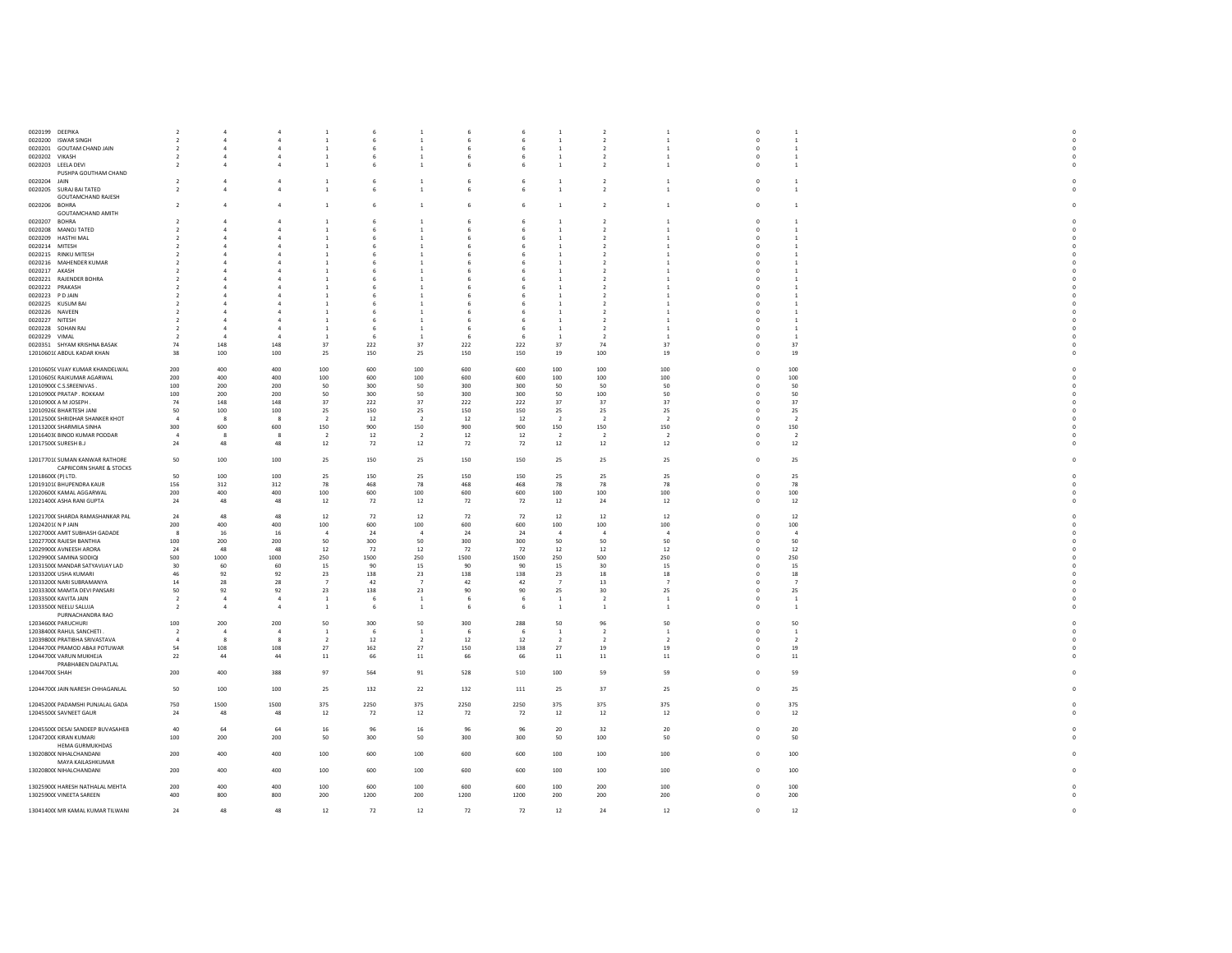| 16010100( SUNIL KUMAR JAIN                    | 50                       | 100            | 100            | 25                       | 150        | 25             | 150        | 150        | 25             | 50             | 25             | $\Omega$     | 25             |  |
|-----------------------------------------------|--------------------------|----------------|----------------|--------------------------|------------|----------------|------------|------------|----------------|----------------|----------------|--------------|----------------|--|
| IN3000951 Anirvan Ghosh                       | 74                       | 148            | 148            | 37                       | 222        | 37             | 222        | 222        | 37             | 37             | 37             | $^{\circ}$   | 37             |  |
| IN3000951 Bijay Kumar                         | 50                       | 100            | 100            | 25                       | 150        | 25             | 150        | 150        | 25             | 25             | 25             | $\mathbf 0$  | 25             |  |
| IN3000951 V Savithri                          |                          | - 8            | $\mathbf{R}$   | $\overline{\phantom{a}}$ | 12         | $\overline{2}$ | 12         | 12         | $\overline{2}$ | $\overline{2}$ | $\overline{2}$ | $^{\circ}$   | $\overline{2}$ |  |
| IN3000951 Ruby Kumar                          | 200                      | 400            | 400            | 100                      | 600        | 100            | 600        | 600        | 100            | 100            | 100            | $\circ$      | 100            |  |
| IN3000951 Prafulla Prakash Shenov             | 28                       | 56             | 56             | 14                       | 84         | 14             | 84         | 84         | 14             | 14             | 14             | $\Omega$     | 14             |  |
| MANEKLAL CHUNILAL                             |                          |                |                |                          |            |                |            |            |                |                |                |              |                |  |
| IN3001001 INVESTMENT PVT LTD                  | <sup>2</sup>             | $\overline{4}$ | $\mathbf{a}$   | -1                       | - 6        | $\overline{1}$ | 6          | - 6        | 1              | $\overline{2}$ | $\mathbf{1}$   | $^{\circ}$   | $\overline{1}$ |  |
|                                               |                          |                |                |                          |            |                |            |            |                |                |                |              |                |  |
| IN3001181 PARAMJIT SINGH                      | 150                      | 300            | 300            | 75                       | 450        | 75<br>25       | 450        | 450<br>150 | 75             | 75             | 75             | $\circ$      | 75             |  |
| IN3001181 SURESH SINGH YADAV                  | 50                       | 100            | 100            | 25                       | 150        |                | 150        |            | 25             | 25             | 25             | $^{\circ}$   | 25             |  |
| IN3001181 S K WADHAWAN                        | 28                       | 56             | 56             | 14                       | 84         | $14\,$         | 84         | 84         | $14\,$         | $14\,$         | $14\,$         | $\Omega$     | 14             |  |
| IN3001181 DIWAN JAIN                          | 100                      | 200            | 200            | 50                       | 300        | 50             | 300        | 300        | 50             | 50             | 50             | $\Omega$     | 50             |  |
| IN3001181 ARUN KUMAR GOEL                     | 50                       | 100            | 100            | 25                       | 150        | 25             | 150        | 150        | 25             | 25             | 25             | $\Omega$     | 25             |  |
| IN3001181 CHARANJEET KAUR                     | 28                       | 56             | 56             | 14                       | 84         | 14             | 84         | 84         | 14             | 28             | 14             | $\Omega$     | $14\,$         |  |
| IN3001181 MEENU BANSAL                        | 200                      | 400            | 400            | 100                      | 600        | 100            | 600        | 600        | 100            | 100            | 100            | $\Omega$     | 100            |  |
| IN3001181 ANIL BANSAL                         | 200                      | 400            | 400            | 100                      | 600        | 100            | 600        | 600        | 100            | 100            | 100            | $\circ$      | 100            |  |
| IN3001181 KANIKA GUPTA                        | 200                      | 400            | 400            | 100                      | 600        | 100            | 600        | 600        | 100            | 200            | 100            | $^{\circ}$   | 100            |  |
| IN3001261 LALIT A MEHTA                       | 100                      | 200            | 200            | 50                       | 300        | 50             | 300        | 300        | 50             | 50             | 50             | $\circ$      | 50             |  |
| IN3001421 RITA KAUL                           | 310                      | 620            | 620            | 155                      | 930        | 155            | 930        | 930        | 155            | 155            | 155            | $^{\circ}$   | 155            |  |
| IN3001751 USHA. U                             | 124                      | 248            | 248            | 62                       | 372        | 62             | 372        | 372        | 62             | 62             | 62             | $\circ$      | 62             |  |
| IN3001751 GANESAN. R                          | 250                      | 500            | 500            | 125                      | 750        | 125            | 750        | 750        | 125            | 250            | 125            | $\Omega$     | 125            |  |
| IEE BUSINESS FINANCE PVT                      |                          |                |                |                          |            |                |            |            |                |                |                |              |                |  |
| IN3001831 LTD                                 | 50                       | 100            | 100            | 25                       | 150        | 25             | 150        | 150        | 25             | 50             | 25             | $\Omega$     | 25             |  |
| IN3001831 HARPAL SINGH GREWAL                 | 100                      | 200            | 200            | 50                       | 300        | $50\,$         | 300        | 300        | 50             | 50             | 50             | $\mathbf 0$  | 50             |  |
| IN3001831 PRIYANKA KEDIA                      | 24                       | 48             | 48             | 12                       | 72         | $12\,$         | 72         | 72         | 12             | 12             | 12             | $\Omega$     | $12\,$         |  |
| IN3001831 HARSHA K MURTHY                     | 100                      | 200            | 200            | 50                       | 300        | 50             | 300        | 300        | 50             | 50             | 50             | $\circ$      | 50             |  |
|                                               |                          |                |                |                          |            |                |            |            |                |                |                |              |                |  |
| IN3001831 DAYALAL VANMALI PANDYA              | 100                      | 200            | 200            | 50                       | 300        | $50\,$         | 300        | 300        | 50             | 100            | 50             | $\circ$      | 50             |  |
| IN3001831 ARUN KUMAR MURARKA                  | 200                      | 400            | 400            | 100                      | 600        | 100            | 600        | 600        | 100            | 200            | 100            | $\Omega$     | 100            |  |
| IN3001831 SHAISTA SALIM                       | 78                       | 156            | 156            | 39                       | 234        | 39             | 234        | 234        | 39             | 39             | 39             | $\mathbf 0$  | 39             |  |
| AKRAM ABDULSALAM                              |                          |                |                |                          |            |                |            |            |                |                |                |              |                |  |
| IN3001831 TAKAMLAY                            | 86                       | 172            | 172            | 43                       | 258        | 43             | 258        | 258        | 43             | 43             | 43             | $^{\circ}$   | 43             |  |
|                                               |                          |                |                |                          |            |                |            |            |                |                |                |              |                |  |
| IN3001831 YASMIN AKRAM TAKAMLAY               | 86                       | 172            | 172            | 43                       | 258        | 43             | 258        | 258        | 43             | 43             | 43             | $\Omega$     | 43             |  |
|                                               | 50                       |                | 100            |                          |            |                |            |            |                |                |                |              |                |  |
| IN3001831 SAURABH DATTA                       |                          | 100            |                | 25                       | 150        | 25             | 150        | 150        | 25             | 25             | 25             | $^{\circ}$   | 25             |  |
| IN3002061 AJAY GOEL                           | 128                      | 256            | 256            | 64                       | 384        | 64             | 384        | 384        | 64             | 64             | 64             | $^{\circ}$   | 64             |  |
| IN3002061 NITIN PANCHOLI                      | 50                       | 100            | 100            | 25                       | 150        | 25             | 150        | 150        | 25             | 25             | 25             | $^{\circ}$   | 25             |  |
| IN3002391 STEPHEN MATHEW P                    | 24                       | 48             | 48             | 12                       | 72         | $12\,$         | 72         | 72         | 12             | 24             | $12\,$         | $\mathbf{0}$ | 12             |  |
| IN3002391 ALEYAMMA CHERIAN                    | 74                       | 148            | 148            | 37                       | 222        | 37             | 222        | 222        | 37             | 37             | 37             | $\mathbf 0$  | 37             |  |
| IN3002391 MINI MUKUNDAN                       | 200                      | 400            | 400            | 100                      | 600        | 100            | 600        | 600        | 100            | 200            | 100            | $\Omega$     | 100            |  |
| IN3002631 NABIN CHAND CHUNDER                 | 154                      | 308            | 308            | 77                       | 462        | 77             | 462        | 462        | 77             | 77             | 77             | $^{\circ}$   | 77             |  |
| JAGADISH ISHWAR                               |                          |                |                |                          |            |                |            |            |                |                |                |              |                |  |
| IN3002801 MENASINKAI                          | 50                       | 100            | 100            | 25                       | 150        | 25             | 150        | 150        | 25             | 25             | 25             | $\Omega$     | 25             |  |
| IN3003271 SUSMITA PODDER                      | $\overline{\phantom{a}}$ | $\overline{A}$ | $\overline{A}$ |                          | -6         | $\overline{1}$ |            |            | $\overline{1}$ | $\overline{1}$ | $\overline{1}$ | $\Omega$     | $\overline{1}$ |  |
| IN3003271 ANUP DAS                            | 50                       | 100            | 100            | 25                       | 150        | 25             | 150        | 150        | 25             | 25             | 25             | $^{\circ}$   | 25             |  |
| IN3003271 SAMARESH MITRA                      | 24                       | 48             | 48             | $12\,$                   | 72         | $12\,$         | 72         | 72         | 12             | 12             | 12             | $\Omega$     | 12             |  |
| IN3003271 HARI KISHAN KOTWAL                  | 50                       | 100            | 100            | 25                       | 150        | 25             | 150        | 150        | 25             | 50             | 25             | $\mathbf 0$  | 25             |  |
| IN3003271 RAM KISHAN MUNDHRA                  | 100                      | 200            | 200            | 50                       | 300        | 50             | 300        | 300        | 50             | 100            | 50             | $\circ$      | 50             |  |
| IN3003271 KIRAN DEVI JHABAK                   | 200                      | 400            | 400            | 100                      | 600        | 100            | 600        | 600        | 100            | 100            | 100            | $^{\circ}$   | 100            |  |
| NIMISHA JITENDRASINH                          |                          |                |                |                          |            |                |            |            |                |                |                |              |                |  |
| IN3003431 PARMAR                              | 200                      | 400            | 400            | 100                      | 600        | 100            | 600        | 600        | 100            | 100            | 100            | $\circ$      | 100            |  |
| IN3003601 SOMA MUKHERJEE                      | 50                       | 100            | 100            | 25                       | 150        | $25\,$         | 150        | 150        | 25             | 25             | 25             | $\mathbf 0$  | 25             |  |
| IN3003601 BASKARAN BALIAH                     | $\overline{\phantom{a}}$ | $\mathbf{A}$   | $\mathbf{A}$   | - 1                      | - 6        | $\overline{1}$ | -6         |            | $\overline{1}$ | $\mathbf{1}$   | $\overline{1}$ | $\Omega$     | $\overline{1}$ |  |
| IN3003601 SIVASUBRAMANIAN B                   | 200                      | 400            | 400            | 100                      | 600        | 100            | 600        | 600        | 100            | 100            | 100            | $\mathbf 0$  | 100            |  |
| IN3003602 ANULEKHA MEHRA                      | 100                      | 200            | 200            | 50                       | 300        | 50             | 300        | 300        | 50             | 50             | 50             | $\Omega$     | 50             |  |
| IN3003602 SUBODH MOHUNTA                      | 50                       | 100            | 100            | 25                       | 150        | $25\,$         | 150        | 150        | 25             | 25             | 25             | $\mathbf 0$  | 25             |  |
| IN3003602 MANISH KUMAR DALMIA                 | 154                      | 308            | 308            | 77                       | 462        | 77             | 462        | 462        | 77             | 77             | 77             | $\Omega$     | 77             |  |
| IN3003602 BABITA DAGA                         | $\overline{2}$           |                |                |                          | - 6        | $\overline{1}$ |            |            | $\mathbf{1}$   | $\overline{2}$ | $\overline{1}$ |              | 1              |  |
| IN3003602 UDIT BARATHI                        | 54                       | 108            | 108            | 27                       | 162        | 27             | 162        | 162        | 27             | 27             | 27             | $\Omega$     | 27             |  |
| IN3003602 RAMESH JHAWAR                       | 82                       | 164            | 164            |                          | 246        | 41             | 246        | 246        | 41             | 41             | 41             |              | 41             |  |
|                                               |                          |                |                | 41                       |            |                |            |            |                |                |                | $\mathbf 0$  |                |  |
| IN3003602 SANJEEV ANAND<br>IN3003602 AMITA VU | 50<br>50                 | 100<br>100     | 100<br>100     | 25                       | 150<br>150 | 25             | 150<br>150 | 150<br>150 | 25             | 25             | 25<br>25       | $\mathbf 0$  | 25             |  |
|                                               |                          |                |                | 25                       |            | 25             |            |            | 25             | 25             |                | $^{\circ}$   | 25             |  |
| IN3003602 SONIA CHHABRA                       | 100                      | 200            | 200            | 50                       | 300        | 50             | 300        | 300        | 50             | 50             | 50             | $\circ$      | 50             |  |
| IN3003602 DAVID E COHEN                       | 78                       | 156            | 156            | 39                       | 234        | 39             | 234        | 234        | 39             | 39             | 39             | $\Omega$     | 39             |  |
|                                               |                          |                |                |                          |            |                |            | 750        |                |                | 125            |              |                |  |
| IN3003602 JAGDEEP SINGH KHANDPUR              | 250                      | 500            | 500            | 125                      | 750        | 125            | 750        |            | 125            | 125            |                | $\Omega$     | 125            |  |
| IN3003781 B KHANTHAN                          | 50                       | 100            | 100            | 25                       | 150        | 25             | 150        | 150        | 25             | 25             | 25             | $\mathbf 0$  | 25             |  |
| IN3003941 PUSALA ISAAC                        | 150                      | 300            | 300            | 75                       | 450        | 75             | 450        | 450        | 75             | 75             | 75             | $\Omega$     | 75             |  |
|                                               |                          |                |                |                          |            |                |            |            |                |                |                |              |                |  |
| IN3003941 MAHESH KUMAR AGRAWAL                | 50                       | 100            | 100            | 25                       | 150        | 25             | 150        | 150        | 25             | 25             | 25             | $\Omega$     | 25             |  |
| IN3003941 SUSHILA DEVI AGARWAL                | 100                      | 200            | 200            | 50                       | 300        | 50             | 300        | 300        | 50             | 50             | 50             | $\circ$      | 50             |  |
| BHUJANGA SATYA SEKHAR                         |                          |                |                |                          |            |                |            |            |                |                |                |              |                |  |
| IN3003941 MOTURI                              | 50                       | 100            | 100            | 25                       | 150        | 25             | 150        | 150        | 25             | 25             | 25             | $\mathbf 0$  | 25             |  |
| IN3003941 AJAY KUMAR SHARMA                   | 200                      | 400            | 400            | 100                      | 600        | 100            | 600        | 600        | 100            | 100            | 100            | $^{\circ}$   | 100            |  |
| IN3004411 BALAJI KM                           | 50                       | 100            | 100            | 25                       | 150        | 25             | 150        | 150        | 25             | 50             | 25             | $\Omega$     | 25             |  |
| IN3004501 MOUPALI KUNDU                       | 28                       | 56             | 56             | 14                       | 84         | $14\,$         | 84         | 84         | 14             | 28             | 14             | $\Omega$     | $14\,$         |  |
| IN3004501 RITESH JAIN                         | $\overline{2}$           | $\overline{a}$ | $\overline{a}$ | -1                       | 6          | $\overline{1}$ |            |            | $\overline{1}$ | -1             | $\overline{1}$ | $\Omega$     | -1             |  |
| IN3004501 P SUBRAMANIAN                       | 250                      | 500            | 500            | 125                      | 750        | 125            | 750        | 750        | 125            | 125            | 125            | $\circ$      | 125            |  |
| SANTOSH SHANTARAM                             |                          |                |                |                          |            |                |            |            |                |                |                |              |                |  |
| IN3004761 SURVE                               | 28                       | 56             | 56             | $14\,$                   | 84         | $14\,$         | 84         | 84         | 14             | 14             | 14             | $\Omega$     | $14\,$         |  |
| IN3004764 PUNAM VARMA                         | 174                      | 348            | 348            | 87                       | 522        | 87             | 522        | 522        | 87             | 87             | 87             | $^{\circ}$   | 87             |  |
| IN3004841 AJIT KUMAR GHOSH                    | 50                       | 100            | 100            | 25                       | 150        | 25             | 150        | 150        | 25             | 25             | 25             | $\mathbf 0$  | 25             |  |
| IN3004841 MADHU AGARWAL                       | 54                       | 108            | 108            | 27                       | 162        | 27             | 162        | 162        | 27             | 54             | 27             | $^{\circ}$   | 27             |  |
| IN3004841 SRIRAM A G                          | 78                       | 156            | 156            | 39                       | 234        | 39             | 234        | 234        | 39             | 39             | 39             | $^{\circ}$   | 39             |  |
|                                               |                          |                |                |                          |            |                |            |            |                |                |                |              |                |  |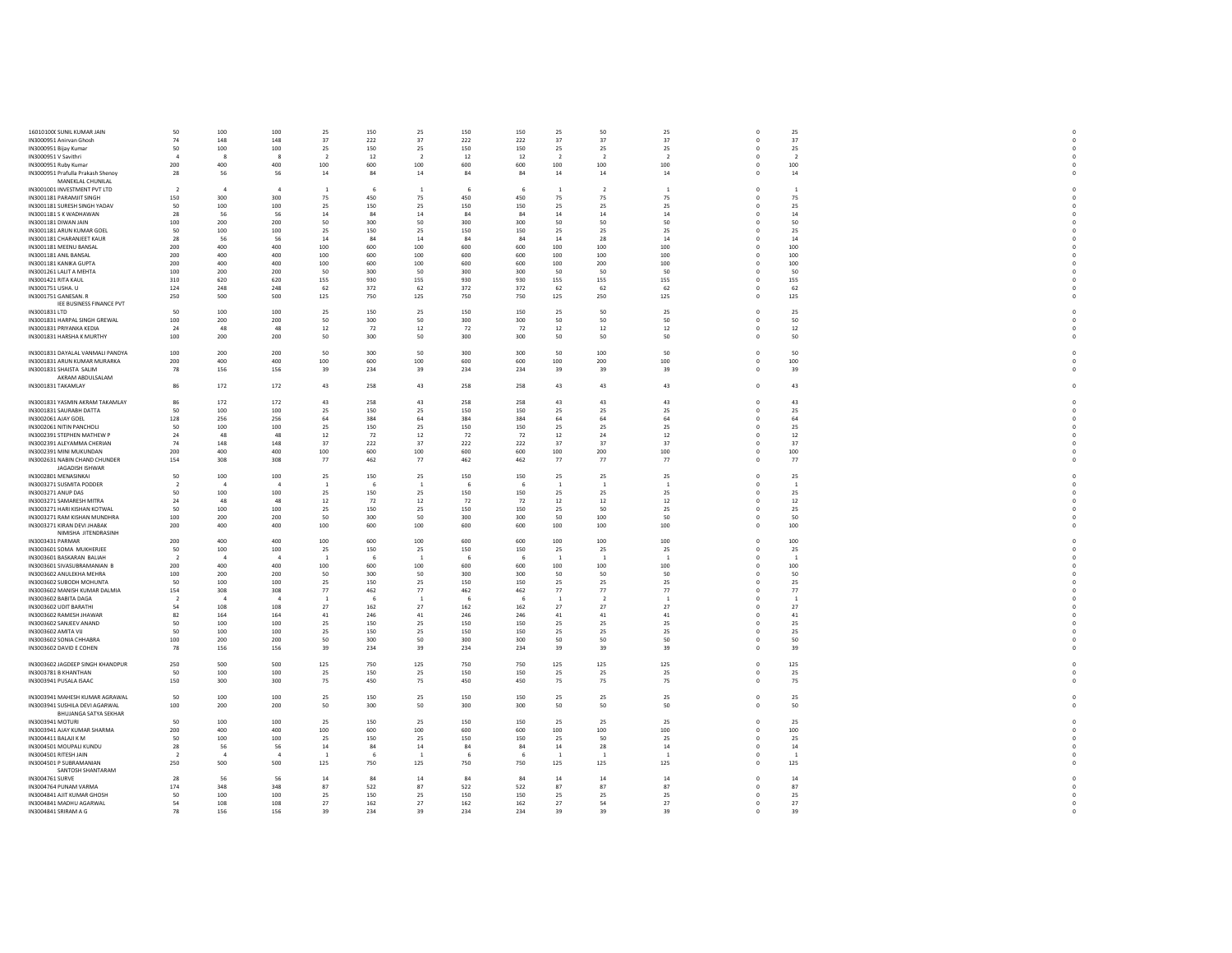| IN3004841 RAJESH JAIN<br>IN3004841 HETU HASITBHAI SHAH<br>K R G FARMS AND RESORTS P | 120<br>20      | 240<br>40    | 240<br>40      | 60<br>10       | 360<br>60 | 60<br>10               | 360<br>60       | 360<br>60 | 60<br>$10\,$   | 60<br>$10$     | 60<br>10       | $\Omega$<br>$\mathbf 0$ | 60<br>$10\,$   |  |
|-------------------------------------------------------------------------------------|----------------|--------------|----------------|----------------|-----------|------------------------|-----------------|-----------|----------------|----------------|----------------|-------------------------|----------------|--|
| IN3005131 LTD                                                                       | 100            | 200          | 200            | 50             | 300       | 50                     | 300             | 300       | 50             | 50             | 50             | $\Omega$                | 50             |  |
| IN3005131 PARAMASIVAM R                                                             | 500            | 1000         | 1000           | 250            | 1500      | 250                    | 1500            | 1500      | 250            | 250            | 250            | $\Omega$                | 250            |  |
| IN3005131 A VENKATACHALAM                                                           | 24             | 48           | 48             | 12             | 72        | 12                     | 72              | 72        | 12             | 12             | 12             | $\mathbf 0$             | $12\,$         |  |
| IN3005131 CHARU AGARWAL                                                             | 200            | 400          | 400            | 100            | 600       | 100                    | 600             | 600       | 100            | 100            | 100            | $^{\circ}$              | 100            |  |
|                                                                                     |                |              |                |                |           |                        |                 |           |                |                |                |                         |                |  |
| IN3005131 SANJAY HARICHAND KUMAR                                                    | $\overline{4}$ | -8           | 8              | $\overline{2}$ | 12        | <sup>2</sup>           | 12              | 12        | $\overline{2}$ | $\overline{2}$ | $\overline{2}$ | $^{\circ}$              | $\overline{2}$ |  |
| IN3005131 VIJAYAKUMAR G R                                                           | 50             | 100          | 100            | 25             | 150       | 25                     | 150             | 150       | 25             | 25             | 25             | $\mathbf 0$             | 25             |  |
| IN3005131 IAWAHAR KOTHARI                                                           | 100            | 200          | 200            | 50             | 300       | 50                     | 300             | 300       | 50             | 50             | 50             | $\Omega$                | 50             |  |
| IN3005561 ATUL KUMAR MITTAL                                                         | 50             | 100          | 100            | 25             | 150       | 25                     | 150             | 150       | 25             | 25             | 25             | $\mathbf 0$             | 25             |  |
| IN3006011 RAJKUMAR AGARWALA                                                         | 50             | 100          | 100            | 25             | 150       | 25                     | 150             | 150       | - 25           | 25             | 25             | $\Omega$                | 25             |  |
|                                                                                     |                | 400          | 400            |                |           |                        |                 |           |                |                |                | $\circ$                 |                |  |
| IN3006691 HEMA KAKADA                                                               | 200            |              |                | 100            | 600       | 100                    | 600             | 600       | $100\,$        | 100            | 100            |                         | 100            |  |
| IN3006931 REKHA KEDIA                                                               | 50             | 100          | 100            | 25             | 150       | 25                     | 150             | 150       | 25             | 25             | 25             | $^{\circ}$              | 25             |  |
| MRUDULA MADHUSUDAN                                                                  |                |              |                |                |           |                        |                 |           |                |                |                |                         |                |  |
| IN3007491 TRIVEDI                                                                   | $\mathbf{A}$   | -8           | ×              | $\overline{2}$ | 12        | $\overline{2}$         | 12              | 12        | $\overline{2}$ | $\overline{2}$ | $\overline{2}$ | $\Omega$                | $\overline{2}$ |  |
| IN3007491 VIJAYKUMAR V. YADAV                                                       | $\overline{2}$ | -4           | $\overline{4}$ | -1             | 6         | $\overline{1}$         | - 6             | 6         | <sup>1</sup>   | <sup>1</sup>   | <sup>1</sup>   | $\circ$                 | <sup>1</sup>   |  |
| IN3008531 VINAYAK SINGH                                                             | 200            | 400          | 400            | 100            | 600       | 100                    | 600             | 600       | 100            | 100            | 100            | $\circ$                 | 100            |  |
| IN3008611 MADHU MADAN                                                               | 50             | 100          | 100            | 25             | 150       | 25                     | 150             | 150       | - 25           | 50             | 25             | $\Omega$                | 25             |  |
|                                                                                     |                |              |                |                |           |                        |                 |           |                |                |                |                         |                |  |
| IN3008701 BHIMRAO ANNA SAWANT.                                                      | 28             | 56           | 56             | 14             | 84        | $14\,$                 | 84              | 84        | $14\,$         | $14\,$         | $14\,$         | $\Omega$                | $14\,$         |  |
| IN3008881 SAVITA DIKSHIT                                                            | 50             | 100          | 100            | 25             | 150       | 25                     | 150             | 150       | 25             | 50             | 25             | $\mathbf 0$             | 25             |  |
| IN3008881 RANJEEV CHOPRA                                                            | 50             | 100          | 100            | 25             | 150       | 25                     | 150             | 150       | 25             | 25             | 25             | $\Omega$                | 25             |  |
| IN3008881 RAJESH VYAS                                                               | 100            | 200          | 200            | 50             | 300       | 50                     | 300             | 300       | 50             | 50             | 50             |                         | 50             |  |
| IN3008881 HEENA R PARIKH                                                            | $\overline{2}$ | $\mathbf{A}$ | $\mathbf{A}$   | - 1            | -6        | $\overline{1}$         |                 | -6        | $\overline{1}$ | <sup>1</sup>   | $\overline{1}$ | $\Omega$                | $\overline{1}$ |  |
| IN3008881 SRIKANTH RAGURAMAN                                                        | 150            | 300          | 300            | 75             | 450       | 75                     | 450             | 450       | 75             | 75             | 75             | $\mathbf 0$             | 75             |  |
| IN3008961 S REVATHI                                                                 | 12             | 24           | 24             |                | 36        | -6                     | 36              | 36        |                | 12             | -6             | $\Omega$                | -6             |  |
| IN3008961 GUNASEKARAN M A                                                           | 72             | 144          | 144            | 36             | 216       | 36                     | 216             | 216       | 36             | 36             | 36             | $\Omega$                | 36             |  |
|                                                                                     |                |              |                |                |           |                        |                 |           |                |                |                |                         |                |  |
| RACHANA NAGINBHAI                                                                   |                |              |                |                |           |                        |                 |           |                |                |                | $\Omega$                |                |  |
| IN3008961 PANCHAL                                                                   | 100            | 200          | 200            | 50             | 300       | 50                     | 300             | 300       | 50             | 50             | 50             |                         | 50             |  |
|                                                                                     |                |              |                |                |           |                        |                 |           |                |                |                |                         |                |  |
| IN3009741 HEMLATTABEN P. SHIHORA                                                    | 54             | 108          | 108            | 27             | 162       | 27                     | 162             | 162       | 27             | 54             | 27             | $\circ$                 | 27             |  |
| MOTILAL HARGIVANDAS                                                                 |                |              |                |                |           |                        |                 |           |                |                |                |                         |                |  |
| IN3009821 PRAJAPATI                                                                 | 50             | 100          | 100            | 25             | 150       | 25                     | 150             | 150       | 25             | 25             | 25             | $\mathbf{0}$            | 25             |  |
| RUKAIYABEN ISMAILBHAI                                                               |                |              |                |                |           |                        |                 |           |                |                |                |                         |                |  |
| IN3009821 CHAUHAN                                                                   | 200            | 400          | 400            | 100            | 600       | 100                    | 600             | 600       | 100            | 100            | 100            | $\mathbf 0$             | 100            |  |
| MAHENDRAKUMAR                                                                       |                |              |                |                |           |                        |                 |           |                |                |                |                         |                |  |
| IN3009821 CHIMANLAL MEHTA                                                           | 50             | 100          | 100            | 25             | 150       | 25                     | 150             | 150       | 25             | 50             | 25             | $\Omega$                | 25             |  |
| IN3010222 K SATISH                                                                  | 100            | 200          | 200            | 50             | 300       | 50                     | 300             | 300       | 50             | 50             | 50             | $\Omega$                | 50             |  |
| IN3010551 PANKAJ TANEJA                                                             | 50             | 100          | 100            | 25             | 150       | 25                     | 150             | 150       | 25             | 25             | 25             | $\Omega$                | 25             |  |
| IN3010801 C CHOCKALINGAM                                                            | 50             | 100          | 100            | 25             | 150       | 25                     | 150             | 150       | 25             | 50             | 25             | $\mathbf 0$             | 25             |  |
| <b>KENDHE SANKARSHAN</b>                                                            |                |              |                |                |           |                        |                 |           |                |                |                |                         |                |  |
|                                                                                     |                |              |                |                |           |                        |                 |           |                |                |                |                         |                |  |
| IN3011271 ARVIND                                                                    | 50             | 100          | 100            | 25             | 150       | 25                     | 150             | 150       | 25             | 25             | 25             | $\mathbf 0$             | 25             |  |
| IN3011271 PRIYA BHARTI                                                              | 74             | 148          | 148            | 37             | 222       | 37                     | 222             | 222       | 37             | 74             | 37             | $\Omega$                | 37             |  |
|                                                                                     |                |              |                |                |           |                        |                 |           |                |                |                |                         |                |  |
| IN3011271 BHARATSINH AMARSINH RAJ                                                   | 74             | 148          | 148            | 37             | 222       | 37                     | 222             | 222       | 37             | 37             | 37             | $\Omega$                | 37             |  |
|                                                                                     |                |              |                |                |           |                        |                 |           |                |                |                |                         |                |  |
| IN3011271 JAYENDRAKUMAR J. BHATT                                                    | 50             | 100          | 100            | 25             | 150       | 25                     | 150             | 150       | 25             | 25             | 25             | $\circ$                 | 25             |  |
| PARAMOUNT FINANCIAL                                                                 |                |              |                |                |           |                        |                 |           |                |                |                |                         |                |  |
| IN3011431 SERVICES PVT LTD                                                          | 246            | 492          | 492            | 123            | 738       | 123                    | 738             | 738       | 123            | 246            | 123            | $\Omega$                | 123            |  |
| IN3011431 RAM MOHAN BANSAL                                                          | 78             | 156          | 156            | 39             | 234       | 39                     | 234             | 234       | 39             | 39             | 39             | $\mathbf{0}$            | 39             |  |
|                                                                                     |                |              |                |                |           |                        |                 |           |                |                |                |                         |                |  |
| IN3011512 TAPAS KUMAR KARMAKAR                                                      | 100            | 200          | 200            | 50             | 300       | 50                     | 300             | 300       | 50             | 50             | 50             | $\mathbf 0$             | 50             |  |
| IN3011512 SHABNAM MALIK                                                             | 200            | 400          | 400            | 100            | 600       | 100                    | 600             | 600       | 100            | 100            | 100            | $\Omega$                | 100            |  |
| IN3011512 PREM PRAKASH                                                              | 50             | 100          | 100            | 25             | 150       | 25                     | 150             | 150       | 25             | 50             | 25             | $\circ$                 | 25             |  |
| IN3011512 SAKTHIVEL                                                                 | 16             | 32           | 32             | $\mathbf{R}$   | 48        | $\mathbf{\mathcal{R}}$ | $\overline{AB}$ | 48        | $\mathbf{R}$   | $\mathbf{R}$   | $\mathbf{R}$   | $\Omega$                | $\mathbf{R}$   |  |
| IN3012763 ROBIN JASHVANT TANK                                                       | 200            | 400          | 400            | 100            | 600       | 100                    | 600             | 600       | 100            | 100            | 100            |                         | 100            |  |
| IN3013132 UMA ANAND                                                                 | $\overline{a}$ | $\mathbf{R}$ | $\mathbf{R}$   | $\overline{2}$ | 12        | $\overline{2}$         | 12              | 12        | $\overline{2}$ | $\overline{2}$ | $\overline{2}$ |                         | $\overline{2}$ |  |
|                                                                                     |                |              |                |                |           |                        |                 |           |                |                |                |                         |                |  |
| IN3013132 PRASAD TVR                                                                | 50             | 100          | 100            | 25             | 150       | 25                     | 150             | 150       | 25             | 25             | 25             | $\Omega$                | 25             |  |
| IN3013132 LOOK CHAND                                                                | 54             | 108          | 108            | 27             | 162       | 27                     | 162             | 162       | 27             | 27             | 27             | $^{\circ}$              | 27             |  |
| IN3013132 PADMA R                                                                   | 100            | 200          | 200            | 50             | 300       | 50                     | 300             | 300       | 50             | 50             | 50             | $\Omega$                | 50             |  |
| IN3013301 SHAKUNTALA KAUSHIK                                                        | 180            | 360          | 360            | 90             | 540       | 90                     | 540             | 540       | 90             | 180            | 90             | $\mathbf 0$             | 90             |  |
| SHANKAR CHINTAMAN                                                                   |                |              |                |                |           |                        |                 |           |                |                |                |                         |                |  |
| IN3013301 PURANIK                                                                   | 50             | 100          | 100            | 25             | 150       | 25                     | 150             | 150       | 25             | 25             | 25             | $\mathbf 0$             | 25             |  |
| IN3013301 RAIPREET SINGH                                                            | 200            | 400          | 400            | 100            | 600       | 100                    | 600             | 600       | 100            | 100            | 100            | $\Omega$                | 100            |  |
| IN3013301 RISHI RAJ AGRAWAL                                                         | 200            | 400          | 400            | 100            | 600       | 100                    | 600             | 600       | 100            | 100            | 100            | $\Omega$                | 100            |  |
| IN3013301 SUBIR KUMAR GHOSH                                                         | 200            | 400          | 400            | 100            | 600       | 100                    | 600             | 600       | 100            | 100            | 100            | $\Omega$                | 100            |  |
| IN3013302 SUNIL KUMAR                                                               | 150            | 300          | 300            | 75             | 450       | 75                     | 450             | 450       | 75             | 150            | 75             | $\Omega$                | 75             |  |
| IN3013302 SREERAM PUPPALA                                                           | 200            | 400          | 400            | 100            | 600       | 100                    | 600             | 600       | 100            | 100            | 100            | $^{\circ}$              | 100            |  |
| IN3013564 MURALIDHARAN TV                                                           | 50             | 100          | 100            | 25             | 150       | 25                     | 150             | 150       | 25             | 25             | 25             | $\Omega$                | 25             |  |
|                                                                                     |                |              |                |                |           |                        |                 |           |                |                |                |                         |                |  |
| IN3014281 S K ROHATGI                                                               | 100            | 200          | 200            | 50             | 300       | 50                     | 300             | 300       | 50             | 50             | 50             | $\mathbf 0$             | 50             |  |
|                                                                                     |                |              |                |                |           |                        |                 |           |                |                |                |                         |                |  |
| IN3014361 RAJINDER KUMAR KAUSHAL                                                    | 100            | 200          | 200            | 50             | 300       | 50                     | 300             | 300       | 50             | 50             | 50             | $^{\circ}$              | 50             |  |
| IN3015081 RAJESH SHARMA                                                             | 50             | 100          | 100            | 25             | 150       | 25                     | 150             | 150       | 25             | 25             | 25             | $^{\circ}$              | 25             |  |
|                                                                                     |                |              |                |                |           |                        |                 |           |                |                |                |                         |                |  |
| IN3015491 NASRUDDIN RAIARALLEHANI                                                   | 100            | 200          | 200            | 50             | 300       | 50                     | 300             | 300       | 50             | 50             | 50             | $\Omega$                | 50             |  |
| IN3015572 ISHWAR DASS AHUJA                                                         | 50             | 100          | 100            | 25             | 150       | 25                     | 150             | 150       | 25             | 25             | 25             | $\mathbf 0$             | 25             |  |
|                                                                                     |                |              |                |                |           |                        |                 |           |                |                |                |                         |                |  |
| IN3015651 HARBINDER SINGH LAMBA                                                     | 50             | 100          | 100            | 25             | 150       | 25                     | 150             | 150       | 25             | 25             | 25             | $\mathbf 0$             | 25             |  |
| IN3016041 SIRIRANG P. BHAGYWANT                                                     | 50             | 100          | 100            | 25             | 150       | 25                     | 150             | 150       | - 25           | 25             | 25             | $\Omega$                | 25             |  |
| IN3016041 SUNIL KULWAL                                                              | 500            | 1000         | 1000           | 250            | 1500      | 250                    | 1500            | 1500      | 250            | 250            | 250            | $\circ$                 | 250            |  |
| IN3016374 V S MADHU                                                                 | 30             | 60           | 60             | 15             | 90        | 15                     | 90              | 90        | 15             | 15             | 15             | $\Omega$                | 15             |  |
| IN3016451 PATEL KOKILA M                                                            | $\overline{4}$ | -8           | 8              | $\overline{2}$ | 12        | $\overline{2}$         | 12              | 12        | $\overline{2}$ | $\overline{2}$ | $\overline{2}$ |                         | $\overline{2}$ |  |
|                                                                                     |                |              |                |                |           |                        |                 |           |                |                |                |                         |                |  |